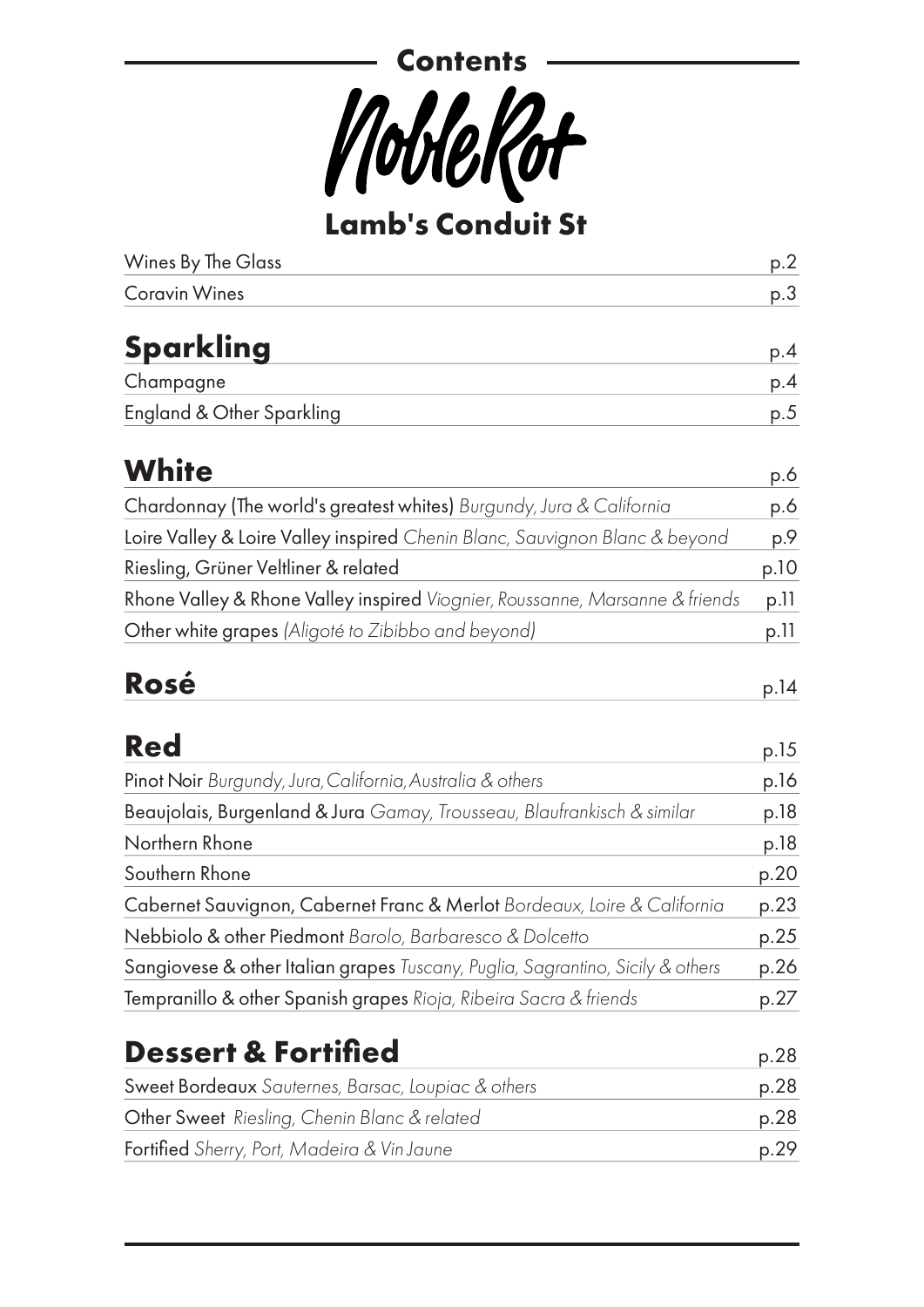## **Wines By The Glass**

| <b>Aperitif</b>                                                                   | 75ml<br>taster | 125ml Bottle<br>glass |      |
|-----------------------------------------------------------------------------------|----------------|-----------------------|------|
| Tetramythos, Retsina Amphorae; Peloponesse, Greece NV                             | £3             | £5                    | £26  |
| Des Grottes, Gamay 'L'Antidote'; Beaujolais, France (0% ABV)                      |                | £6                    | £31  |
| De La Riva, Manzanilla Fina 'Miraflores Baja'; Sanlucar, Spain NV                 | £6             | £9                    | £46  |
| <b>Sparkling</b>                                                                  |                |                       |      |
| Stein, Rosé Secco; Mosel, Germany 2021                                            |                | £10                   | £53  |
| Hambledon, 'Classic Cuvee'; Hampshire, England NV                                 |                | £11                   | £60  |
| Michel Gonet, Blanc de Noirs 'Le Varlan'; Champagne, France NV                    |                | £12                   | £70  |
| <b>White</b>                                                                      |                |                       |      |
| Quinta do Ermizio, Vinho Verde 'Chin Chin'; Minho, Portugal 2020                  | £3             | £5                    | £25  |
| Adega de Penalva, Branco; Dao, Portugal 2021                                      | £4             | £6                    | £28  |
| San Lorenzo, Verdicchio dei Castelli de Jesi 'Le Oche'; Marche, Italy 2019        | £5             | £8                    | £41  |
| d'Arlay, Cotes-du-Jura Blanc; Jura, France 2019                                   | £8             | £12                   | £61  |
| Argyros, Assyrtiko 'Monsignori'; Santorini, Greece 2018                           | £8             | £13                   | £65  |
| M&C Rouchier, '3 Cepages'; N Rhone, France 2018                                   | £8             | £13                   | £65  |
| P Pillot, Saint Aubin 1 er Cru 'Les Charmois'; Burgundy, France 2019              | £11            | £17                   | £84  |
| Trimbach, Riesling 'Frederic Emile'; Alsace, France 2012 MAGNUM                   | £12            | £19                   | £192 |
| Rosé                                                                              |                |                       |      |
| Thymiopoulos, Xinomavro Rosé; Naoussa, Greece 2020                                | £4             | £7                    | £35  |
| Pradeaux, Cotes de Provence Rosé; Provence, France 2019                           | £5             | £7                    | ۰    |
| <b>Red</b>                                                                        |                |                       |      |
| Gran Cerdo; Rioja, Spain 2020                                                     | £3             | £5                    | £25  |
| Diamantis, Moschomavro 'Magoutes'; Siatista, Greece 2019                          | £7             | £10                   | £52  |
| Romaneaux-Destezet, Syrah; N Rhone, France 2020                                   | £7             | £12                   | £59  |
| Dupre-Goujon, Cote-de-Brouilly 'L'Heronde'; Beaujolais, France 2019               | £8             | £12                   |      |
| Giudicelli, Patrimonio 'Rouge'; Corsica, France 2020                              | £8             | £13                   | £65  |
| Moric, Blaufrankisch 'Reserve'; Burgenland, Austria 2017                          | £8             | £13                   | £66  |
| Julia, Pauillac; Bordeaux, France 2019                                            | £12            | £18                   | £91  |
| A Burguet, Gevrey-Chambertin 'Mes Favourites'; Burgundy, France 2018              | £15            | £24                   | £120 |
| Beaucastel, CNDP; S Rhone, France 1996                                            | £17            | £26                   | £132 |
| <b>Dessert Wines</b>                                                              |                |                       |      |
| De Malle, Sauternes; Bordeaux, France 2005                                        | £8             | £13                   | £63  |
| Niepoort, 10 Year Old Tawny; Douro, Portugal NV                                   | £8             | £13                   | £63  |
| Marco de Bartoli, Marsala Superiore Oro 'Vigna la Miccia'; Sicily, Italy NV 500ml | £10            | £16                   | £53  |
| Selbach Oster, Riesling Auslese 'Zeltinger Schlossberg'; Mosel, Germany 2003      | £13            | £21                   |      |
| More sweet wines available on the Dessert Menu                                    |                |                       |      |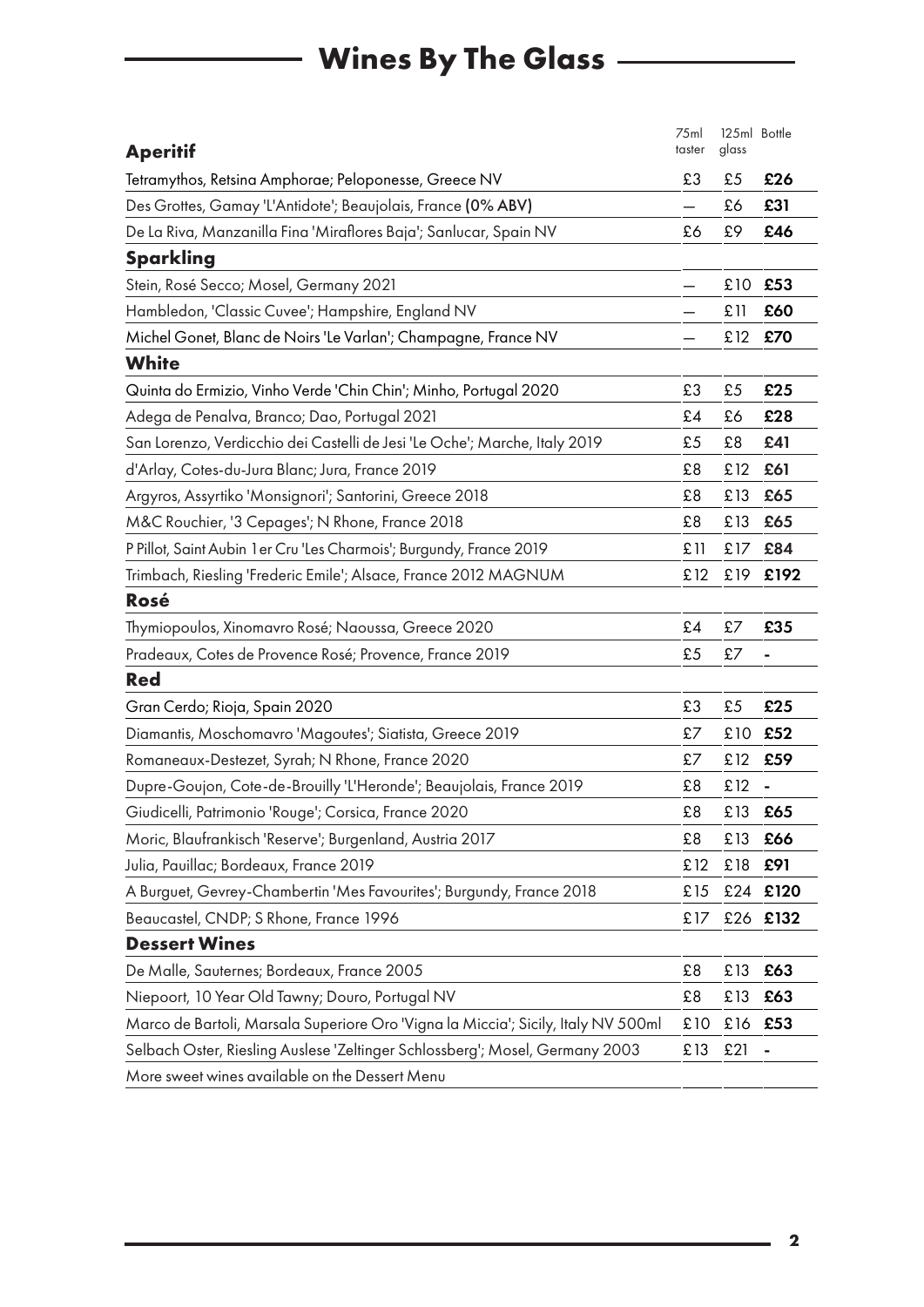## **Coravin Wines**

L

| <b>Sparkling</b>                                                                    |               | 75ml<br>taster | 125ml<br>glass |
|-------------------------------------------------------------------------------------|---------------|----------------|----------------|
| Agrapart & Fils, Extra Brut 'Complantee'; Champagne, France NV                      |               |                | £25            |
| C Bouchard, Roses de Jeanne Brut Blanc de Noirs 'Val Vilaine'; Champagne, NV        |               |                | £30            |
| Louis Roederer, 'Cristal'; Champagne, France 2009                                   |               |                | £70            |
| <b>White</b>                                                                        |               |                |                |
| Tissot, Arbois Vin Jaune; Jura, France 2011 620ml                                   |               | £22            | £34            |
| Domaine de Chevalier, Pessac-Leognan Blanc; Bordeaux, France 1994                   |               | £20            | £31            |
| Dagueneau, Pouilly-Fume 'Blanc Etc'; Loire, France 2019                             |               | £27            | £31            |
| Gravner, 'Breg'; Friuli, Italy 1994 MAGNUM                                          |               | £28            | £43            |
| F Raveneau, Chablis 1 er Cru 'Foret'; Burgundy, France 2013                         |               | £53            | £84            |
| Roulot, Meursault 1 er Cru 'Clos des Boucheres'; Burgundy, France 2019              |               | £57            | £91            |
| <b>Red</b>                                                                          |               |                |                |
| Gravner, 'Rosso'; Friuli, Italy 1997 MAGNUM                                         |               | £28            | £43            |
| R Rostaing, Cote-Rotie 'La Landonne'; N Rhone, France 1994                          |               | £32            | £51            |
| Pichon Lalande, Pauillac; Bordeaux, France 1983                                     |               | £36            | £57            |
| F Feuillet, Latricieres-Chambertin; Burgundy, France 2013                           |               | £37            | £58            |
| Grange des Peres, Rouge; Languedoc, France 2017                                     |               | £51            | £81            |
| Penfolds, 'Grange'; South Australia, Australia 1999                                 |               | £60            | £96            |
| <b>Sweet</b>                                                                        |               |                |                |
| Climens, Sauternes; Bordeaux, France 2000                                           |               | £16            | £25            |
| Dagueneau, Jurancon Moelleux 'Jardins de Babylone'; South West, France 2016         |               | £19            | £30            |
| JJ Prum, Riesling Auslese 'Wehlener Sonnenuhr'; Mosel, Germany 1997                 |               | £30            | £47            |
| Szoleszeti Boraszati Kutatointezet, Tokaji Aszu Essencia; Tokaj, Hungary 1964 500ml |               | £55            |                |
| La Tour Blanche, Sauternes; Bordeaux, France 1937                                   |               | £60            | £96            |
| <b>Fortified</b>                                                                    |               |                |                |
| Justino Henriques, Sercial; Madeira, Portugal 1940                                  | 50ml: £28 £52 |                | £84            |
| Justino Henriques, Verdelho; Madeira, Portugal 1954                                 | 50ml: £26 £49 |                | £78            |
| Justino Henriques, Malmsey; Madeira, Portugal 1964                                  | 50ml: £22 £41 |                | £78            |

Please note that these wines are in limited quantity, and subject to change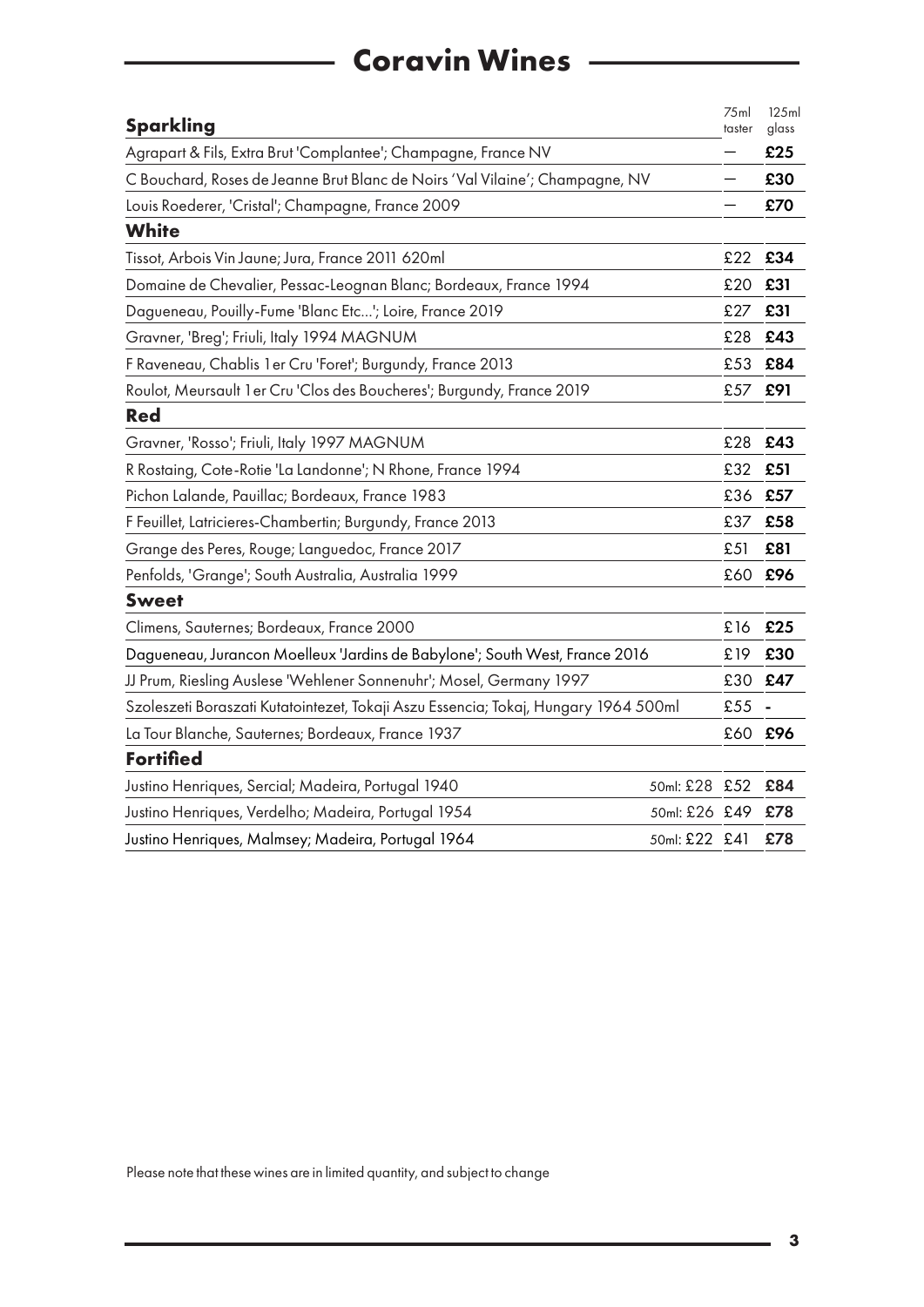#### <span id="page-3-0"></span>**Champagne**

Have you ever felt anything less than amazing after a glass or two of good Champagne? Here at Noble Rot we love drinking it whenever we can – not just celebrations – and are excited by the explosion of brilliant artisanal 'grower' producers in the region. Here's a selection of some of our favourites, along with a few Grand Marques ('big brands') too.

| C Dufour, Bulles de Comptoir '#9 Tradition'; Champagne, France NV                    | £70  |
|--------------------------------------------------------------------------------------|------|
| Chartogne-Taillet, 'Saint Anne'; Champagne, France NV                                | £70  |
| E Dechannes, Extra Brut 'Essentielle'; Champagne, France NV                          | £70  |
| E Dechannes, Rosé de Saignee; Champange, France NV                                   | £70  |
| Michel Gonet, Blanc de Noirs 'Le Varlan"; Champagne, France NV                       | £70  |
| Lamiable, Extra Brut 'Souffle d'Etoiles'; Champagne, France NV                       | £74  |
| Jerome Dehours, Brut 'Grande Reserve'; Champagne, France NV                          | £75  |
| Vadin-Plateau, Extra Brut 'Renaissance'; Champagne, France NV                        | £75  |
| Chavost, Brut Nature 'Blanc D'Assemblage'; Champagne, France NV                      | £76  |
| Jeaunaux-Robin, Extra Brut 'Eclats de Meuliere'; Champagne, France NV                | £77  |
| Bereche, Brut Reserve; Champagne, France NV                                          | £82  |
| Doyard, Blanc de Blancs 'Vendemiaire'; Champagne, France NV                          | £83  |
| Leclerc Briant, Brut Reserve; Champagne, France NV                                   | £88  |
| A Renoir, Extra Brut 'Le Terroir'; Champagne, France NV                              | £89  |
| Chavost, Brut Nature 'Blanc de Chardonnay'; Champagne, France NV                     | £90  |
| Chavost, Brut Nature 'Blanc de Meunier'; Champagne, France NV                        | £90  |
| Dhondt-Grellet, 'Dans un Premier Temps'; Champagne, France NV                        | £90  |
| Clement et Fils, Extra Brut Blanc de Noirs 'Les Ombelles'; Champagne, France NV      | £93  |
| R Coulon, 'l'Hommee'; Champagne, France NV                                           | £95  |
| Ruppert-Leroy, Brut Nature 'Fosse-Grely'; Champagne, France 2018                     | £98  |
| A Renoir, Rosé de Assemblage Extra Brut 'Les 2 Terroirs'; Champagne, France NV       | £102 |
| Leclerc Briant, Extra Brut Rosé; Champagne, France NV                                | £103 |
| F Nowack, Extra Brut 'La Tuilerie'; Champagne, France NV                             | £106 |
| Laherte-Freres, Brut Nature 'Empreintes'; Champagne, France 2014                     | £110 |
| Larmandier-Bernier, Blanc de Blancs 'Longitude'; Champagne, France NV                | £110 |
| F Savart, 'Accomplie'; Champagne, France NV                                          | £114 |
| T Stroebel, Brut Nature Blanc de Noirs 'Heraclite Sous Bois'; Champagne, France 2016 | £117 |
| Dhondt-Grellet, Blanc des Blancs 'Les Terres Fines'; Champagne, France NV            | £120 |
| P Baillette, Extra Brut Blanc de Noirs 'Coeur de Craie'; Champagne, France NV        | £120 |
| Chavost, Brut Nature 'Eureka'; Champagne, France NV                                  | £124 |
| E Brochet, Rosé de Saignee; Champagne, France NV                                     | £124 |
| F Nowack, Extra Brut 'Cru d'Origine Cuis'; Champagne, France NV                      | £131 |
| Doyard, Blanc de Blancs 'Millesime'; Champagne, France 2013                          | £136 |
| Jerome Dehours, Brut 'Grande Reserve'; Champagne, France NV MAGNUM                   | £144 |
|                                                                                      |      |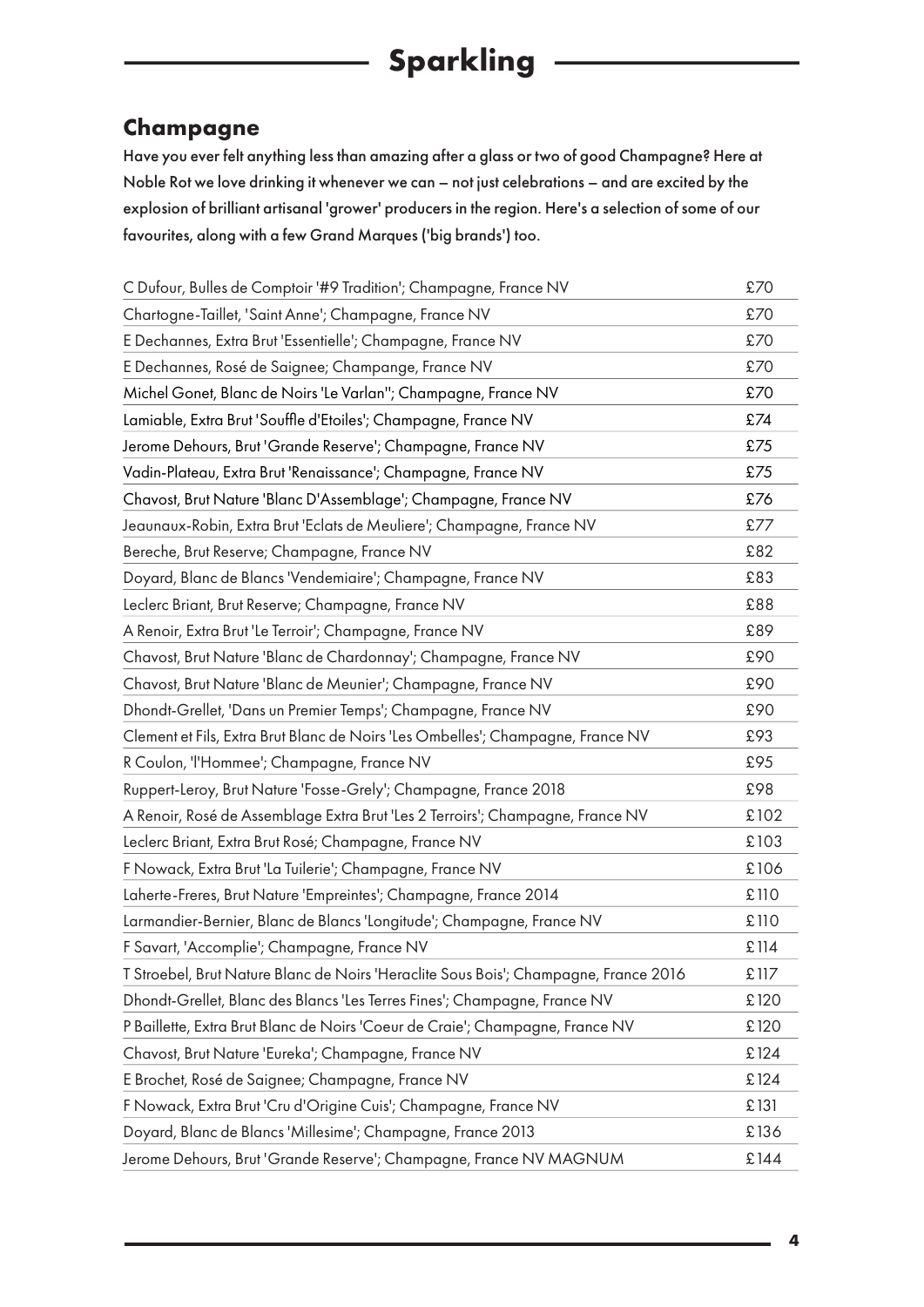## **Sparkling**

 $\overline{\phantom{a}}$ 

| C Bouchard, Roses de Jeanne Brut Blanc de Noirs 'Val Vilaine'; Champagne, NV | £150 |
|------------------------------------------------------------------------------|------|
| Laurent Perrier, 'Grand Siecle'; Champagne, France NV (Iteration 23)         | £152 |
| Jacquesson, 'Cuvee 736'; Champagne, France NV                                | £170 |
| Krug, Grand Cuvee; Champagne, France NV (Edition 168)                        | £224 |
| Louis Roederer, Brut; Champagne, France 1995                                 | £270 |
| Dom Perignon; Champagne, France 2004                                         | £300 |
| Philipponnat, 'Clos des Goisses'; Champagne, France 2000                     | £304 |
| Veuve Clicquot Ponsardin, Vintage; Champagne, France 1988                    | £304 |
| Pol Roger, Vintage; Champagne, France 2008 MAGNUM                            | £350 |
| Dom Perignon, Vintage; Champagne, France 1985                                | £474 |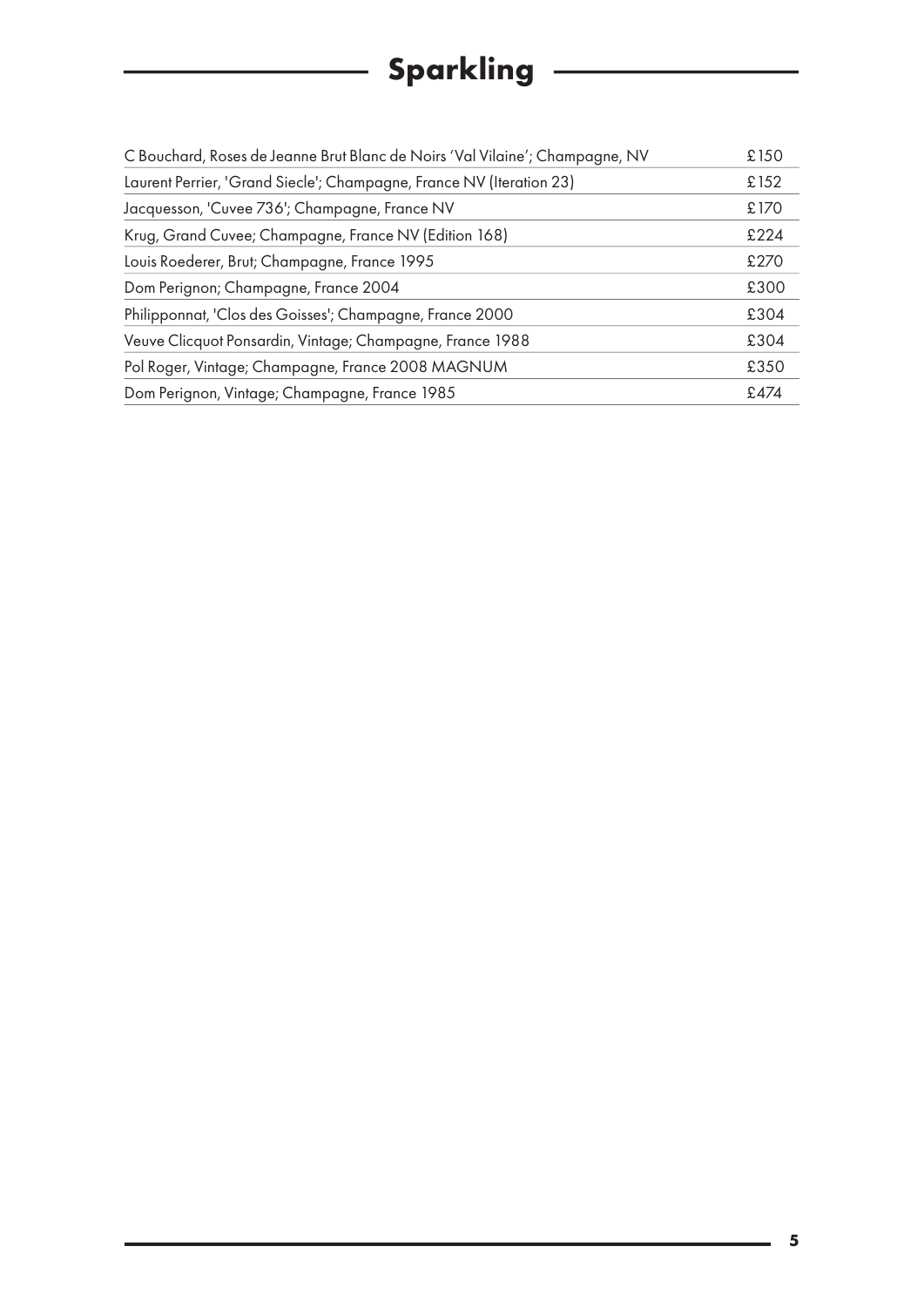## **Sparkling**

#### <span id="page-5-0"></span>**England**

For years English sparkling wine has been regarded as a bit of a joke, so when two home-grown bubblies triumphed in our 'Champagne vs English sparkling blind tasting', a few eye-brows were raised. See if you agree with our judging panel of well-respected wine writers, chefs and sommeliers that the best English Sparklers are now a genuine alternative to Champagne.

| Gusbourne, 'Brut Reserve'; Kent, England 2018                       | £60  |
|---------------------------------------------------------------------|------|
| Hambledon, 'Classic Cuvee'; Hampshire, England NV                   | £60  |
| Hambledon, 'Premiere Cuvee'; Hampshire, England NV                  | £70  |
| Hambledon, Brut Nature 'Premiere Cuvee' Rose; Hampshire, England NV | £108 |

#### **Others**

| Verdevique, Vigiriega Brut Nature; Andalusia, Spain 2013 | £41  |
|----------------------------------------------------------|------|
| JL Mouillard, Cremant-du-Jura; Jura, France NV           | £52  |
| Willi Brundlmayer, Brut; Langenlois, Austria NV          | £52  |
| Stein, Rose Secco; Mosel, Germany 2021                   | £53  |
| Huet, Vouvray Petillant; Loire, France 2014              | £55  |
| Colet Navazos, Extra Brut; Penedes, Spain 2018           | £58  |
| A Toublanc, Cremant de Loire; Loire, France 2016         | £59  |
| P Pacalet, 'Bulles'; Burgundy, France 2019               | £65  |
| Sandhi, Blanc de Blancs; California, USA 2014            | £120 |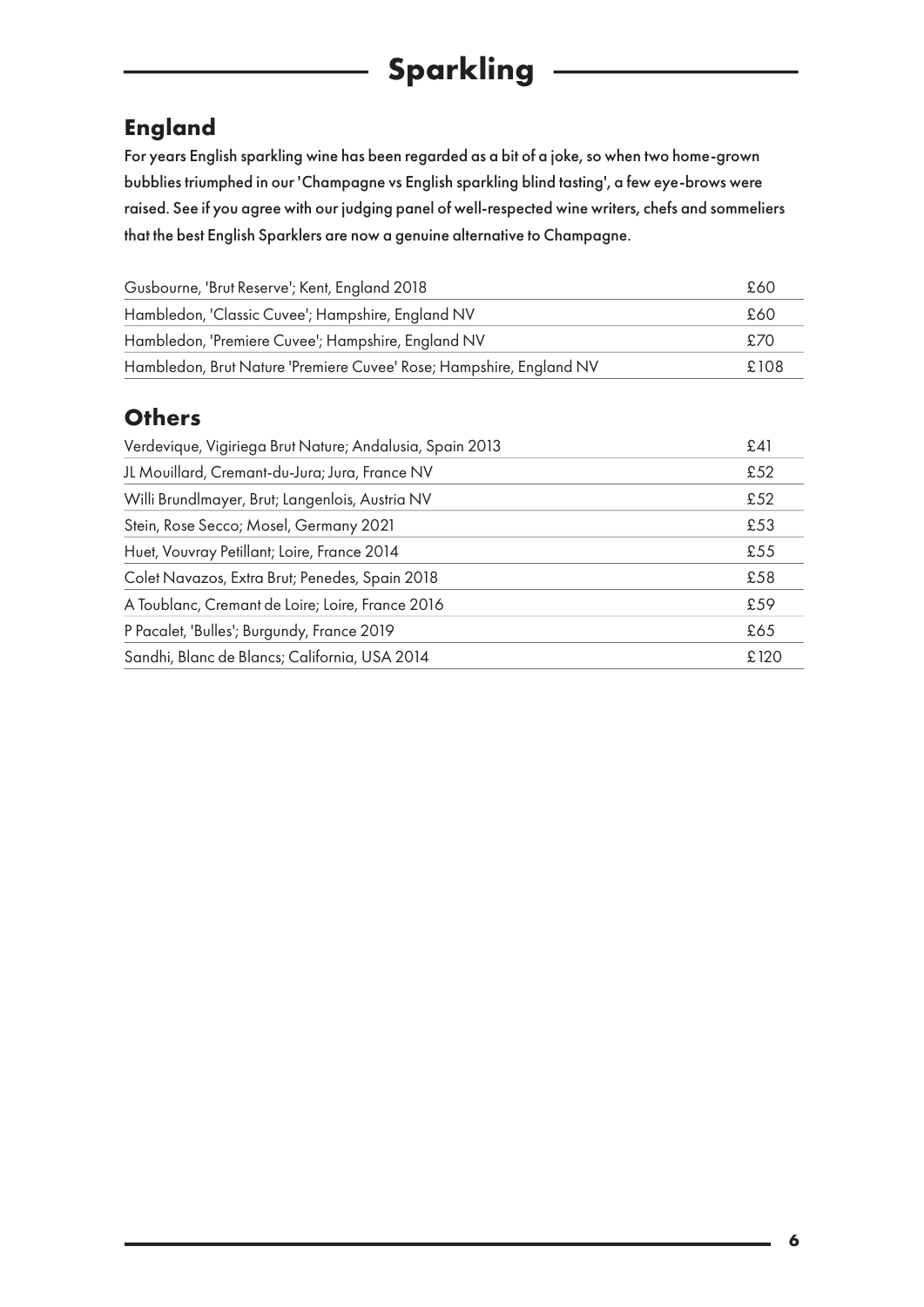## **White**

#### <span id="page-6-0"></span>**Chardonnay (The world's greatest whites)**

Many people claim they "don't like Chardonnay", but at Noble Rot we think that's a bit like saying you don't like chicken based on KFC, or disliking all music because of Robbie Williams. Sure, Chardonnay is routinely violated by all manner of unscrupulous 'winemakers', but in the hands of Burgundy's leading vignerons it's transformed into wines of incomparable beauty.

| Bret Brothers, Macon-Villages 'Terre du Maconnais'; Burgundy, France 2019         | £50  |
|-----------------------------------------------------------------------------------|------|
| Le Grappin, Macon-Villages; Burgundy, France 2019                                 | £50  |
| Heitz-Lochardet, Bourgogne Blanc; Burgundy, France 2019                           | £53  |
| Heretieres du Comte Lafon, Macon-Villages; Burgundy, France 2020                  | £53  |
| Naudin-Ferrand, Bourgogne HCDB Blanc 'Bellis Perennis'; Burgundy, France 2019     | £56  |
| Duroche, Bourgogne Blanc; Burgundy, France 2018                                   | £60  |
| Chantereves, Bourgogne Blanc; Burgundy, France 2019                               | £62  |
| X Monnot, Monthelie 'Les Duresses'; Burgundy, France 2017                         | £63  |
| de Montille, Bourgogne Blanc; Burgundy, France 2019                               | £65  |
| de Montille, Bourgogne Blanc 'Clos du Chateau'; Burgundy, France 2018             | £65  |
| P Piuze, Chablis 'La Butte O'; Burgundy, France 2020                              | £67  |
| A Chapuis, Hautes-Cotes-de-Beaune Blanc 'Overture'; Burgundy, France 2019         | £73  |
| Le Grappin, Monthelie 'Les Toisieres'; Burgundy, France 2019                      | £75  |
| J Litaud, Pouilly-Fuisse 'Le Roche'; Burgundy, France 2019                        | £83  |
| P Piuze, Chablis 1 er Cru 'Les Roncieres'; Burgundy, France 2020                  | £88  |
| Le Grappin, Beaune 1 er Cru 'Greves'; Burgundy, France 2018                       | £89  |
| Maison Thiriet, Bourgogne Blanc 'Cuvee Confidential'; Burgundy, France 2020       | £95  |
| P Piuze, Chablis 1 er Cru 'Vaulorent'; Burgundy, France 2018                      | £115 |
| R&V Dauvissat, Chablis 1 er Cru 'Sechet'; Burgundy, France 2018                   | £132 |
| PY Colin-Morey, Chassagne Montrachet; Burgundy, France 2017                       | £210 |
| Roulot, Meursault 'Meix-Chavaux'; Burgundy, France 2019                           | £210 |
| T Morey, Chassagne-Montrachet 1 er Cru 'Morgeot'; Burgundy, France 2017 MAGNUM    | £236 |
| Raveneau, Chablis; Burgundy, France 2017                                          | £240 |
| Bachelet-Monnot, Puligny-Montrachet; Burgundy, France 2009 MAGNUM                 | £294 |
| Ramonet, Chassagne-Montrachet 1 er Cru 'Clos du Cailleret'; Burgundy, France 2016 | £342 |
| Dauvissat-Camus; Chablis Grand Cru 'Les Clos'; Burgundy, France 2011              | £438 |
| Roulot, Meursault 1 er Cru 'Clos des Boucheres'; Burgundy, France 2019            | £450 |
| Raveneau, Chablis 1 er Cru 'Montee de Tonnerre'; Chablis, France 2013             | £555 |
|                                                                                   |      |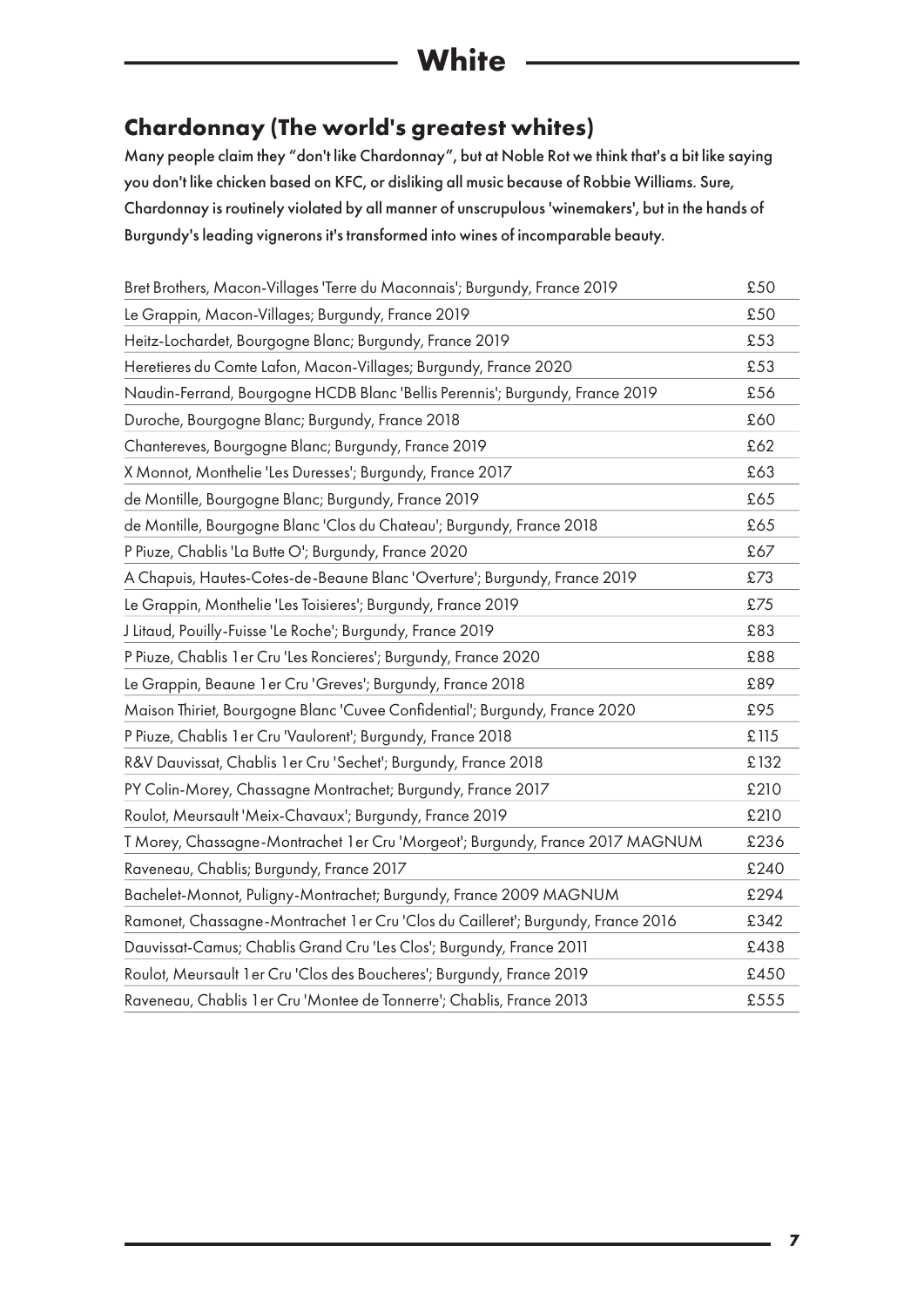### **Others**

| Fleet, Macclesfield Chardonnay; Yarra Valley, Australia 2020                               | £63  |
|--------------------------------------------------------------------------------------------|------|
| Les Dolomies, Cotes-du-Jura Chardonnay 'Les Combes'; Jura, France 2019                     | £63  |
| Bonnet-Ponson; Coteaux Champenois 'Vrigny'; Champagne, France 2019                         | £72  |
| Racines, Sta Rita Hills Chardonnay; California, USA 2017                                   | £77  |
| Bannockburn, Chardonnay 'S.R.H'; Geelong, Australia 2014                                   | £100 |
| Chavost, Coteaux Champenois; Champagne, France 2019                                        | £112 |
| Doyard, Coteaux Champenois 'En Vieux Fombres'; Champagne, France 2017                      | £114 |
| Ceritas, Chardonnay 'Trout Gulch'; California, USA 2014                                    | £135 |
| JF Ganevat, Cotes-du-Jura Chardonnay Vieilles Vignes 'Grusse en Billat'; Jura, France 2004 | £260 |
| JF Ganevat, Savagnin 'Les Chalasses Marnes Bleu'; Jura, France 2006                        | £300 |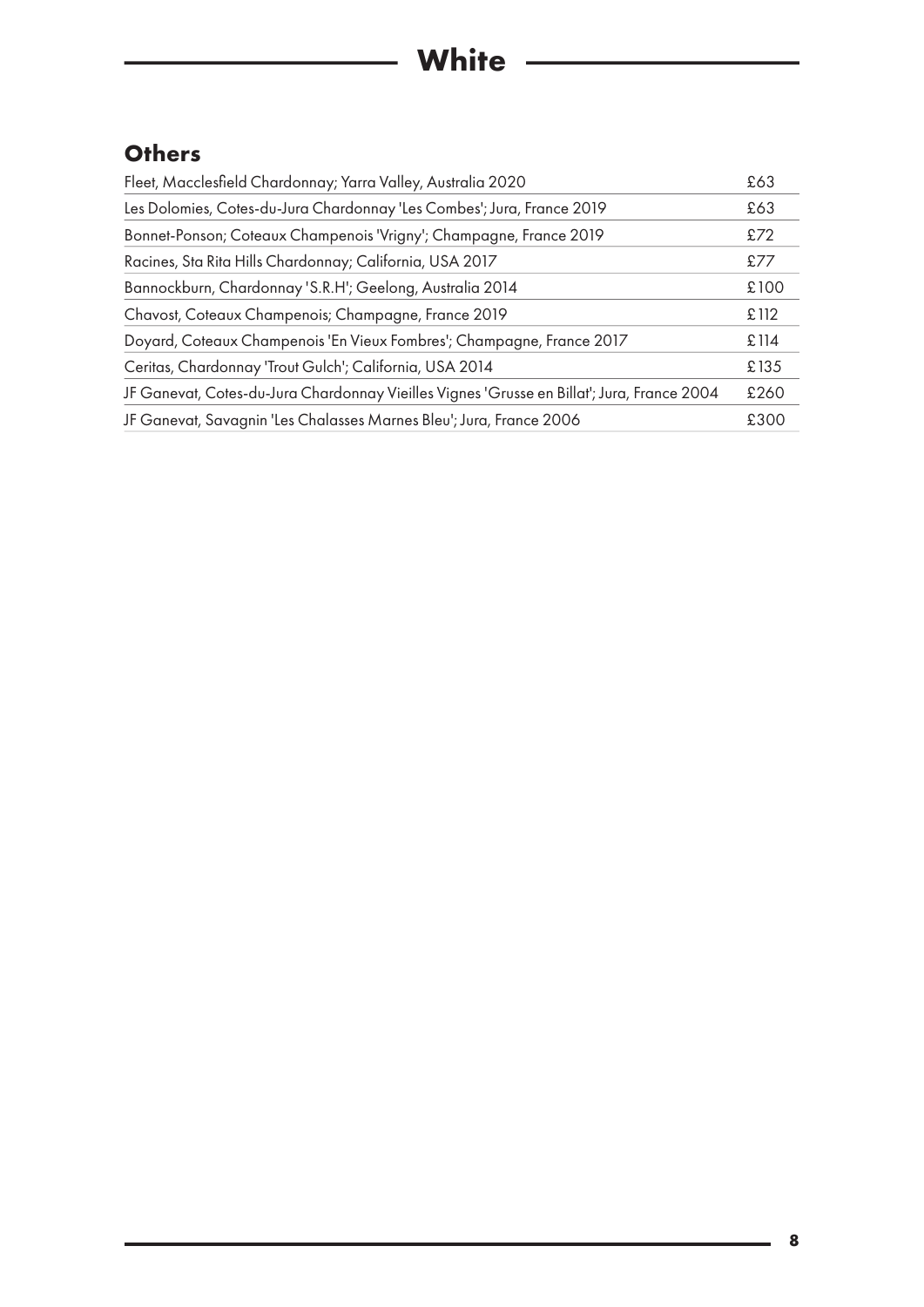## **White**

#### **Loire Valley & Loire Valley inspired**

From Nantes on France's Atlantic coast to the hill–top town of Sancerre 170 miles to the east, the Loire Valley makes dependably delicious white wines. Typically featuring mouth-watering acidity and lively, fresh aromas, these highly drinkable whites are a match for a diverse array of dishes.

| Laroche, Savennieres 'Roche aux Moines'; Loire, France 1998            | £53  |
|------------------------------------------------------------------------|------|
| N Reau, Anjou 'Clos de Treilles'; Loire, France 2020                   | £53  |
| R Mosse, Chenin Blanc; Loire, France 2020                              | £54  |
| Mullineux, 'Old Vines White'; Swartland, South Africa 2020             | £55  |
| Alheit, Chenin Blanc 'Hereafter Here'; Western Cape, South Africa 2020 | £58  |
| Beau Rivage, Chenin Blanc; California, USA 2019                        | £59  |
| Belliviere, Jasnieres 'Le Rosiers'; Loire, France 2019                 | £60  |
| Tiphaine, Montlouis 'Clef de Sol'; Loire, France 2020                  | £60  |
| Bonnezeaux, Chenin Blanc 'Frimas'; Loire, France 2020                  | £63  |
| Bonnezeaux, Chenin Blanc 'La Montagne'; Loire, France 2020             | £70  |
| Bonnezeaux, Chenin Blanc 'La Minee Haute'; Loire, France 2020          | £77  |
| Huet, Vouvray Sec 'Clos Du Bourg'; Loire, France 2010                  | £80  |
| B Stater-West, Saumur Blanc 'Les Chapaudaises'; Loire, France 2017     | £84  |
| Bonnezeaux, Chenin Blanc 'La Coqueries'; Loire, France 2020            | £85  |
| Guiberteau, Saumur 'Clos des Guichaux'; Loire, France 2019             | £85  |
| Belliviere, Jasnieres 'Caligramme'; Loire, France 2017                 | £90  |
| M Chevre, Saumur 'Les Pentes'; Loire, France 2016                      | £93  |
| Aussigouins, Chenin Blanc 'Experto Blanc'; Loire, France 2018          | £94  |
| Aussigouins, Chenin Blanc 'Experto Blanc'; Loire, France 2020          | £94  |
| E Morgat, Anjou Blanc 'La Croisee des Chenins'; Loire, France 2017     | £94  |
| Mullineux, Chenin Blanc 'Schist'; Swartland, South Africa 2013         | £101 |
| Belargus, Anjou 'Roueres'; Loire, France 2018                          | £103 |
| Guiberteau, Saumur 'Breze'; Loire, France 2018                         | £115 |
| D Dagueneau, Pouilly-Fume 'Blanc Etc'; Loire, France 2019              | £116 |
| Dagueneau, Pouilly-Fume 'Pur Sang'; Loire, France 2019                 | £127 |
| Huet, Vouvray Sec 'Cuvee Constance'; Loire, France 1989 375ml          | £130 |
| D Dagueneau, Pouilly-Fume 'Buisson Renard'; Loire, France 2019         | £132 |
| Dagueneau, Pouilly Fume 'Silex'; Loire, France 2019                    | £150 |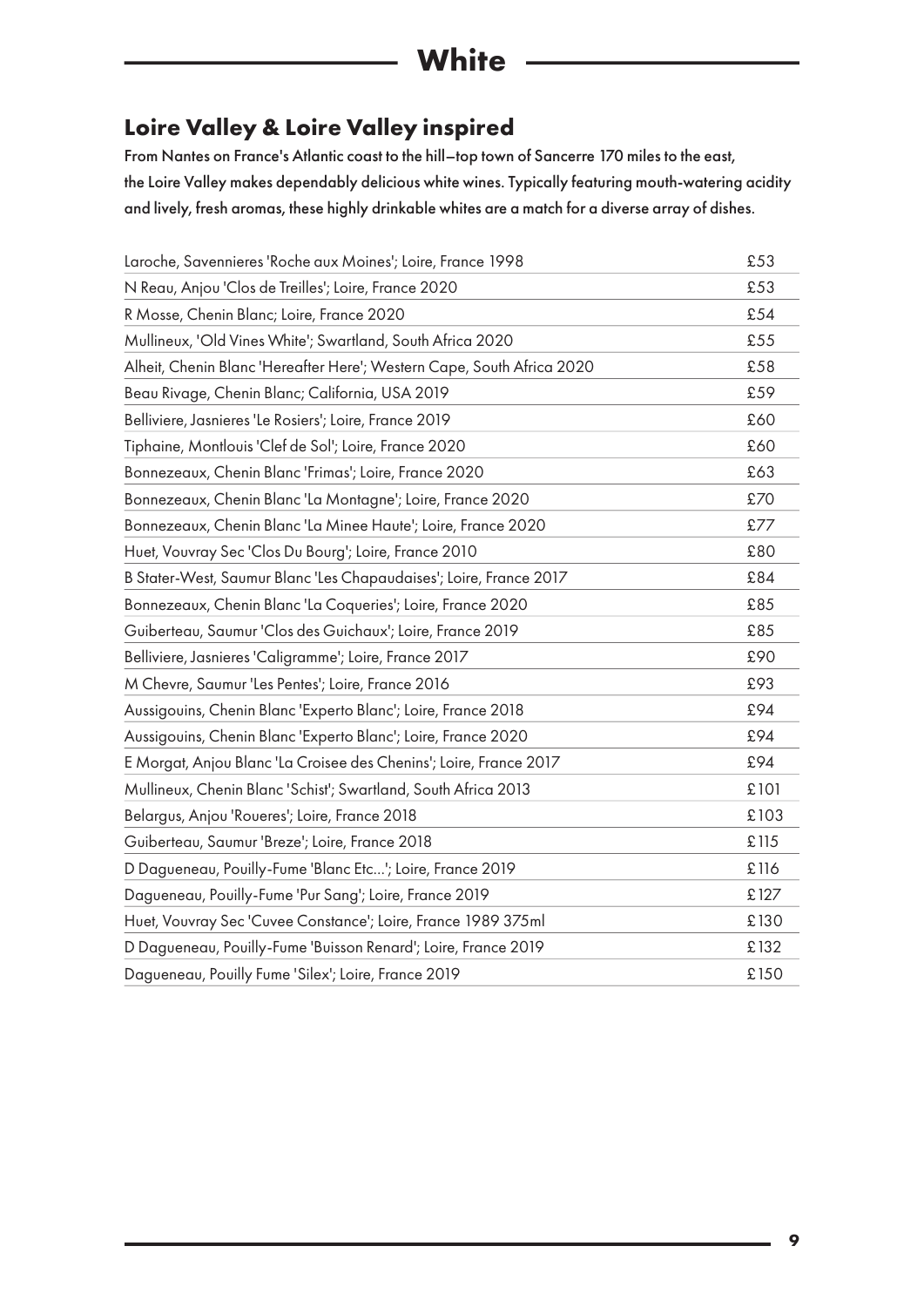#### <span id="page-9-0"></span>**Riesling, Grüner Veltliner & related**

100 years ago top German Rieslings were the world's most expensive wines. Thankfully they aren't quite as costly today, and in many cases represent some of the best 'quality to price' ratios around. Redolent with the aromas of slate, stones, citrus and even petrol, try a laser-focused Weingut Keller or Koehler-Ruprecht, or a broader, richer style from Alsace or Austria. For the ultimate expression, try Trimbach's legendary Clos Ste Hune; wine doesn't get much better.

| Schafer-Frohlich, Riesling Trocken 'Frohlich'; Nahe, Germany 2020             | £38  |
|-------------------------------------------------------------------------------|------|
| Muller-Ruprecht, Riesling Trocken; Pfalz, Germany 2020                        | £44  |
| Wittmann, Weisser Burgunder Trocken, Rheinhessen, Germany 2020                | £44  |
| W Haag, Riesling Kabinett 'Brauneberger Juffer'; Mosel, Germany 2017          | £47  |
| Mittnacht, Pinot Blanc; Alsace, France 2019                                   | £48  |
| Zilliken, Riesling Kabinett 'Saarburg'; Mosel, Germany 2020                   | £49  |
| Stein, Riesling Trocken 'Alfer Holle'; Mosel, Germany 2020                    | £53  |
| Heymann-Lowenstein, Riesling 'Schieferterrassen'; Mosel, Germany 2018         | £55  |
| Immich-Batterieberg, Riesling 'Briedeler Herzchen'; Mosel, Germany 2019       | £55  |
| Maximin Grunhaus, Riesling Trocken 'Alte Reben'; Mosel, Germany 2019          | £55  |
| Stein, Riesling Kabinett Trocken 'Palmberg'; Mosel, Germany 2020              | £56  |
| Mac Forbes, Riesling 'RS5'; Strathbogie Ranges, Australia 2021                | £57  |
| Stein, Riesling Spatlese Trocken 'Palmberg'; Mosel, Germany 2020              | £61  |
| Heymann-Lowenstein, Riesling 'Rottgen'; Mosel, Germany 2017                   | £65  |
| P Lauer, Riesling GG 'Kupp Fass 18'; Mosel, Germany 2019                      | £66  |
| Kusuda, Riesling; Martinborough, New Zealand 2019                             | £71  |
| Josmeyer, Riesling Grand Cru 'Hengst'; Alsace, France 2008                    | £85  |
| Keller, Riesling 'RR'; Rheinhessen, Germany 2018                              | £93  |
| Chateau Bela- Egon Muller, Riesling; Juznoslovenska, Slovakia 2001            | £110 |
| F Hirtzberger, Gruner-Veltliner 'Spitzer Honivogl'; Wachau, Austria 1998      | £110 |
| Grosset, Riesling 'Polish Hill'; Clare Valley, Australia 2012                 | £110 |
| R Weil, Riesling Spatlese 'Kiedrich Grafenberg'; Rheingau, Germany 1998       | £111 |
| P Veser, Riesling 'Mulheimer Sonnenlay'; Mosel, Germany 2008                  | £114 |
| Grosset, Riesling 'Polish Hill'; Clare Valley, Australia 2009                 | £120 |
| JJ Prum, Riesling Kabinett 'Graacher Himmelreich'; Mosel, Germany 2018 MAGNUM | £122 |
| JJ Prum, Riesling Kabinett 'Graacher Himmelreich'; Mosel, Germany 2020 MAGNUM | £124 |
| E Knoll, Riesling Smaragd 'Ried Schutt'; Wachau, Austria 2006                 | £132 |
| Willi Schaefer, Riesling Kabinett 'Wehlener Sonnenuhr'; Mosel, Germany 2002   | £147 |
| Trimbach, Riesling 'Frederic Emile'; Alsace, France 2012 MAGNUM               | £192 |
| JJ Prum, Riesling Auslese 'Wehlener Sonnenuhr'; Mosel, Germany 1990           | £250 |
| Egon Muller, Riesling Spatlese 'Scharzhofberger'; Mosel, Germany 1999         | £333 |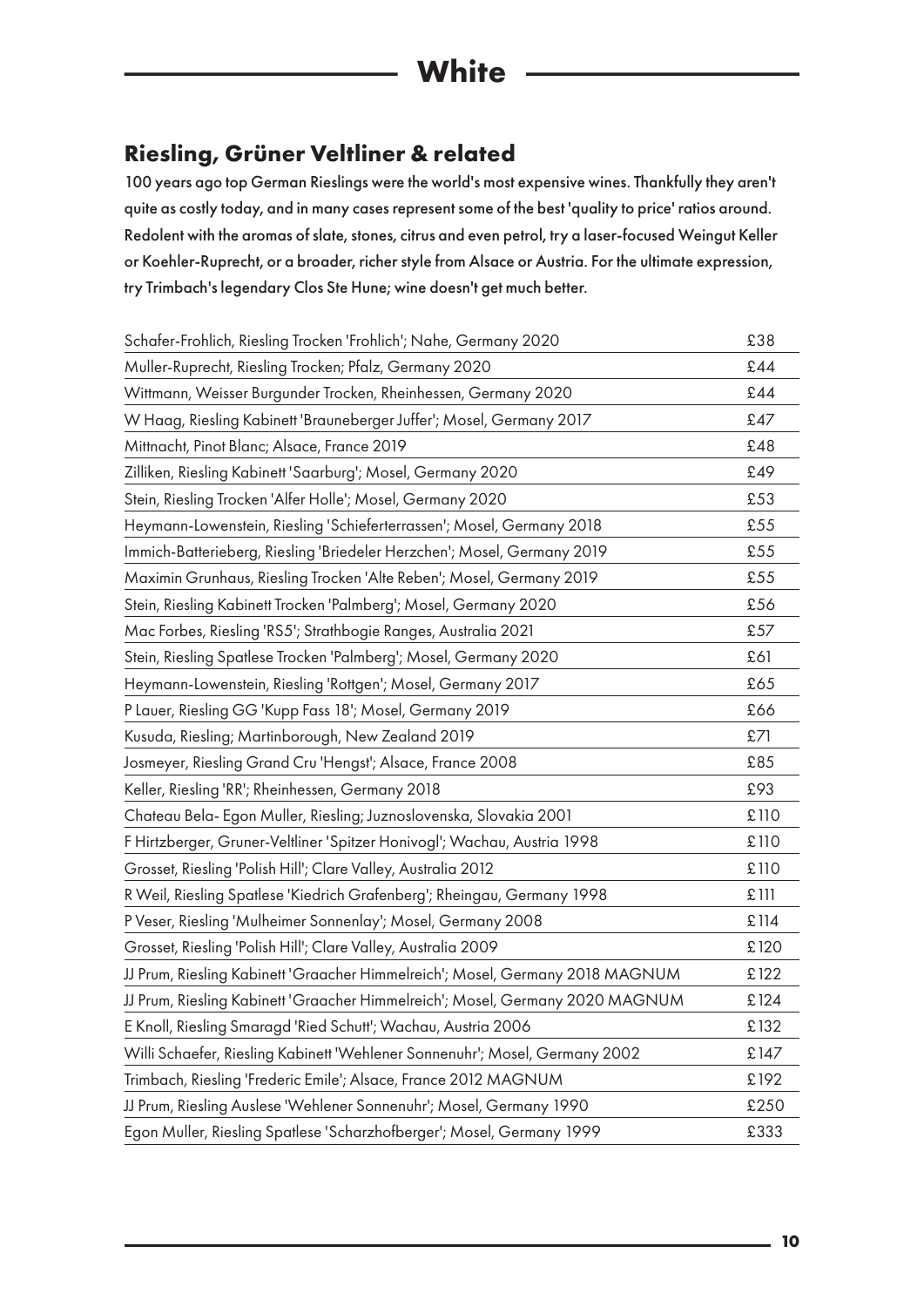### **Rhone Valley & Rhone Valley inspired**

| La Luminaille, Cotes-du-Rhone 'Luminaris'; S Rhone, France 2020 | £47  |
|-----------------------------------------------------------------|------|
| A&E Verset, Saint Peray; N Rhone, France 2020                   | £57  |
| B Gripa, St-Peray 'Les Pins'; N Rhone, France 2020              | £59  |
| M&C Rouchier, '3 Cepages'; N Rhone, France 2018                 | £61  |
| Lorient, St-Peray; S Rhone, France 2020                         | £62  |
| B Gripa, St-Peray 'Figuiers'; N Rhone, France 2019              | £64  |
| JP Jamet, Cotes-du-Rhone Blanc; N Rhone, France 2020            | £65  |
| X Gerard, Condrieu 'Arbuel'; N Rhone, France 2019               | £66  |
| P Gonon, St Joseph Blanc 'Les Oliviers'; N Rhone, France 2019   | £108 |
| Clos des Papes, CNDP Blanc; S Rhone, France 2016                | £110 |
| M&P Benetiere, Condrieu; N Rhone, France 2012 MAGNUM            | £246 |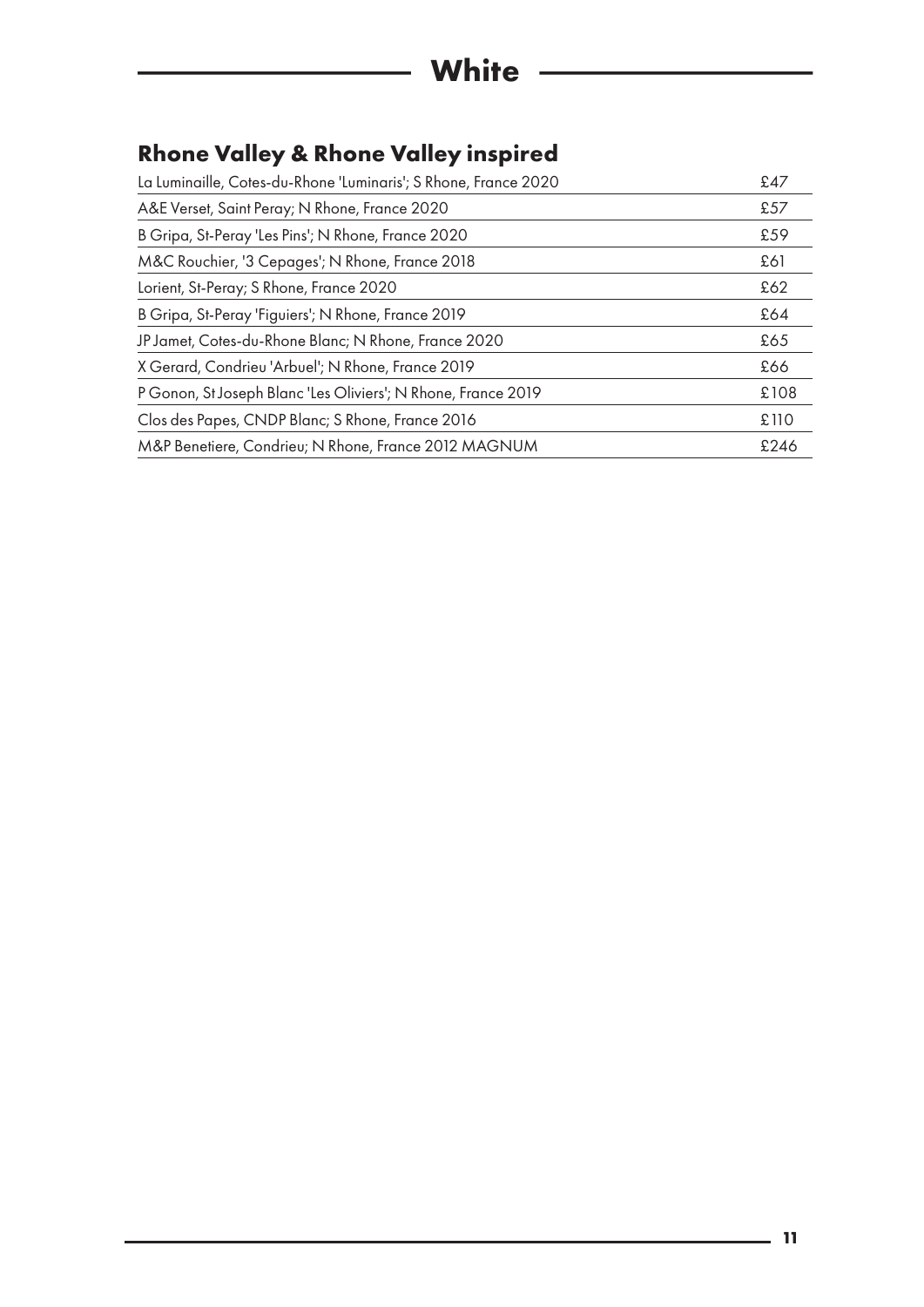### <span id="page-11-0"></span>**Other white grapes (Aligoté to Zibibbo and beyond)**

| Quinta do Ermizio, Vinho Verde 'Chin Chin'; Minho, Portugal 2021           | £25 |
|----------------------------------------------------------------------------|-----|
| Semeli, Moschofilero 'Feast'; Peloponesse, Greece 2021                     | £26 |
| Tetramythos, Retsina Amphorae; Peloponesse, Greece NV                      | £26 |
| Granja Amareleja, 'Piteira' Branco; Alentejo, Portugal 2019                | £28 |
| Tetramythos, Roditis 'Natur'; Peloponesse, Greece 2021                     | £36 |
| Luis Perez, 'El Muelle'; Carrascal, Spain 2021                             | £38 |
| Tragolargo, Moscatel; Alicante, Spain 2021                                 | £39 |
| Adega de Penalva, 'Maceracao Pelicular'; Dao, Portugal 2020                | £40 |
| Pardas, 'Rupestris'; Penedes, Spain 2020                                   | £40 |
| Quinta do Montalto, 'Uncondemned', Lisbon, Portugal 2019                   | £40 |
| San Lorenzo, Verdicchio dei Castelli de Jesi 'Le Oche'; Marche, Italy 2019 | £41 |
| A Arbeau, Fronton 'Arbelle'; South West, France 2018                       | £43 |
| A Maestro, Albillo 'Lovamor'; Castilla-Leon, Spain 2021                    | £43 |
| Sclavos, 'Efranor'; Cephalonia, Greece 2021                                | £45 |
| Zarate, Albarino; Rias Baixas, Spain 2021                                  | £46 |
| A Mendes, Alvarino 'Contacto'; Vinho Verde, Portugal 2021                  | £51 |
| Majas, Cotes Catalanes Chenin Blanc; Rousillon, France 2020                | £52 |
| Serra Oca, Branco; Lisbon, Portugal 2020                                   | £52 |
| Vinci, Cotes Catalanes 'Codols'; Roussillon, France 2019                   | £52 |
| L Aillaud, 'Libre Comme l'Air'; Provence, France 2018                      | £53 |
| Mastroberardino, Greco di Tufo 'Nova Serra'; Campania, Italy 2019          | £53 |
| Pardas, Pur Xarel·lo; Penedes, Spain 2018                                  | £53 |
| A&P Villaine, Bouzeron Aligote; Burgundy, France 2019                      | £54 |
| Tetramythos, Roditis 'Orange Natur'; Peloponesse, Greece 2021              | £54 |
| Cassiopee, Aligote 'Mitancherie'; Burgundy, France 2020                    | £56 |
| Hatzidakis, Assyrtiko 'Familia'; Santorini, Greece 2021                    | £57 |
| A&O de Moor, 'Le Vendangeur Masque'; Burgundy, France 2019                 | £58 |
| Keep Wines, 'Delta White'; California, USA 2018                            | £58 |
| Naudin-Ferrand, Bourgogne Aligote 'Le Clou 34'; Burgundy, France 2015      | £59 |
| Viuva Gomes, Colares 'Branco'; Lisbon, Portugal 2019 500ml                 | £59 |
| Lopez de Heredia, Rioja Blanco Crianza 'Vina Gravonia'; Rioja, Spain 2013  | £60 |
| Vinci, Cotes Catalanes 'Coyade'; Roussillon, France 2011                   | £60 |
| Milan, 'Le Grand Blanc'; Provence, France 2018                             | £61 |
| Suertes del Marques, Listan Blanco 'Vidonia'; Tenerife, Spain 2020         | £62 |
| Hatzidakis, Nykteri; Santorini, Greece 2019                                | £64 |
| Argyros, Assyrtiko 'Monsignori'; Santorini, Greece 2018                    | £65 |
| Giudicelli, Patrimonio Vermentino; Corsica, France 2020                    | £65 |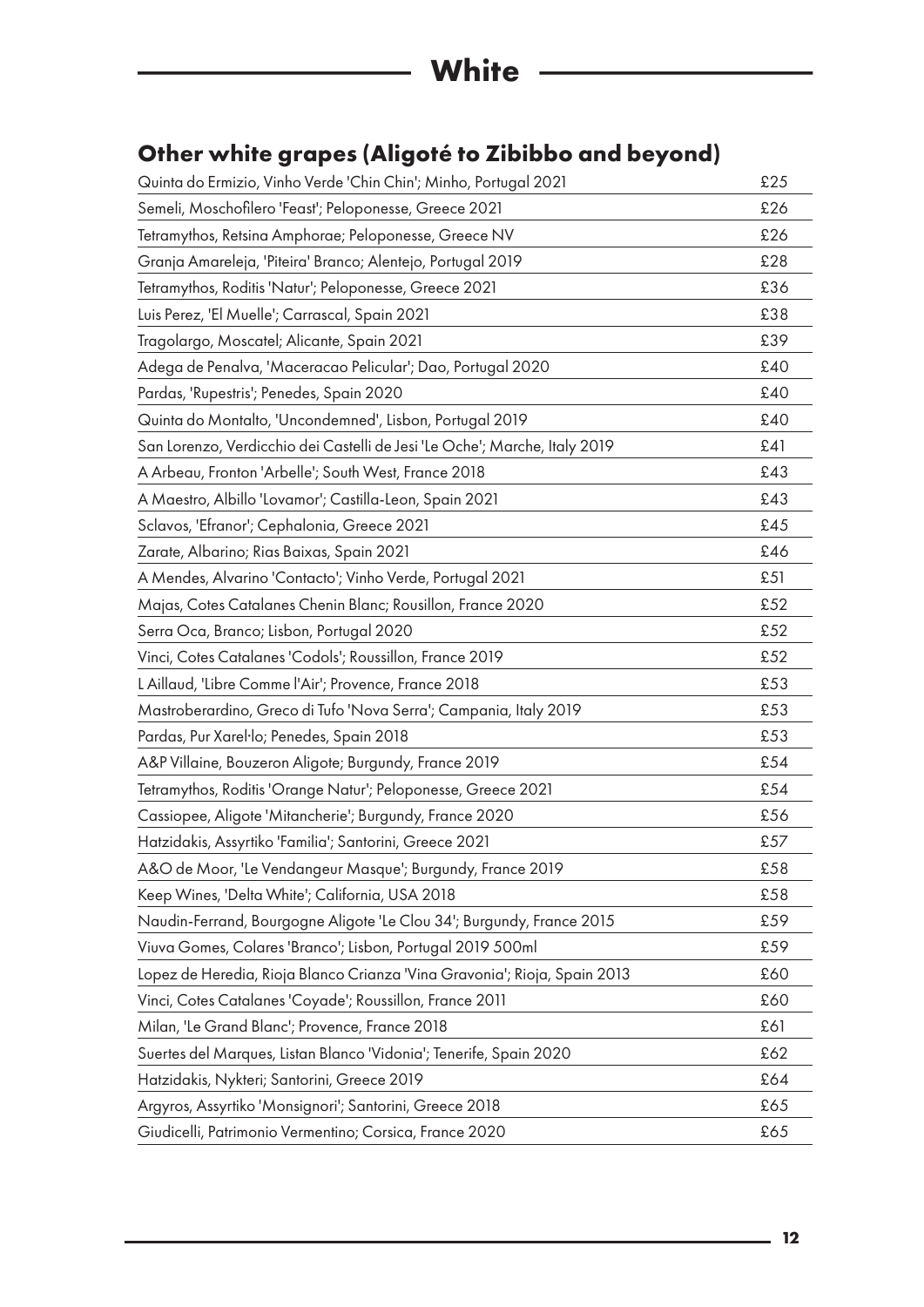# **White**

| Economou, Sitia; Crete, Greece 2015                                              | £66  |
|----------------------------------------------------------------------------------|------|
| A Baneres, Listan Blanco 'Chaxiraxi; Tenerife, Spain 2018                        | £68  |
| F Cornelissen, 'Munjebel' Bianco; Sicily, Italy 2019                             | £69  |
| Hatzidakis, Assyrtiko 'Skitali'; Santorini, Greece 2018                          | £71  |
| L.A. River Wine Co., Pecorino 'Mepp'; California, USA 2019                       | £71  |
| Lopez de Heredia, Rioja Blanco Reserva 'Vina Tondonia'; Rioja, Spain 2010        | £73  |
| Economou, Assyrtiko; Crete, Greece 2014                                          | £75  |
| Werlitsch, 'Ex Vero'; Styria, Austria 2006                                       | £75  |
| Dugois, Arbois Vin Jaune; Jura, France 2014 620ml                                | £76  |
| Les Dolomies, Cotes-du-Jura Savagnin 'Croix Sarrant'; Jura, France 2020          | £78  |
| Maison Thiriet, Aligote 'du Jardin'; Burgundy, France 2020                       | £79  |
| Carbonnieux, Pessac-Leognan Blanc; Bordeaux, France 2019                         | £84  |
| B Haines, Marsanne 'Flowers'; Victoria, Australia 2011 500ml                     | £89  |
| Malartic-Lagraviere, Pessac-Leognan Blanc; Bordeaux, France 2007                 | £93  |
| Guyon, Nuits-St-Georges 1 er Cru 'Clos des Argillieres'; Burgundy, France 2013   | £100 |
| Economou, Assyrtiko; Crete, Greece 2015                                          | £114 |
| Y Durieux, VDF Aligote 'Les Ponts Blanc'; Burgundy, France 2013                  | £188 |
| Pibarnon, Blanc; Provence, France 2002                                           | £131 |
| Tissot, Arbois Vin Jaune; Jura, France 2011 620ml                                | £131 |
| Dom. de Chevalier, Pessac-Leognan Blanc; Bordeaux, France 2007                   | £141 |
| Gravner, 'Breg'; Friuli, Italy 2011                                              | £194 |
| Clos Joliette, Jurancon; South West, France 2000 (Demi Sec)                      | £250 |
| Ponsot, Morey-St-Denis 1 er Cru 'Clos des Monts Luisants'; Burgundy, France 2006 | £270 |
| Clos Joliette, Jurancon; South West, France 2002 (Demi Sec)                      | £300 |
| Clos Joliette, Jurancon; South West, France 1996 (Demi Sec)                      | £330 |
| Clos Joliette, Jurancon; South West, France 1994                                 | £330 |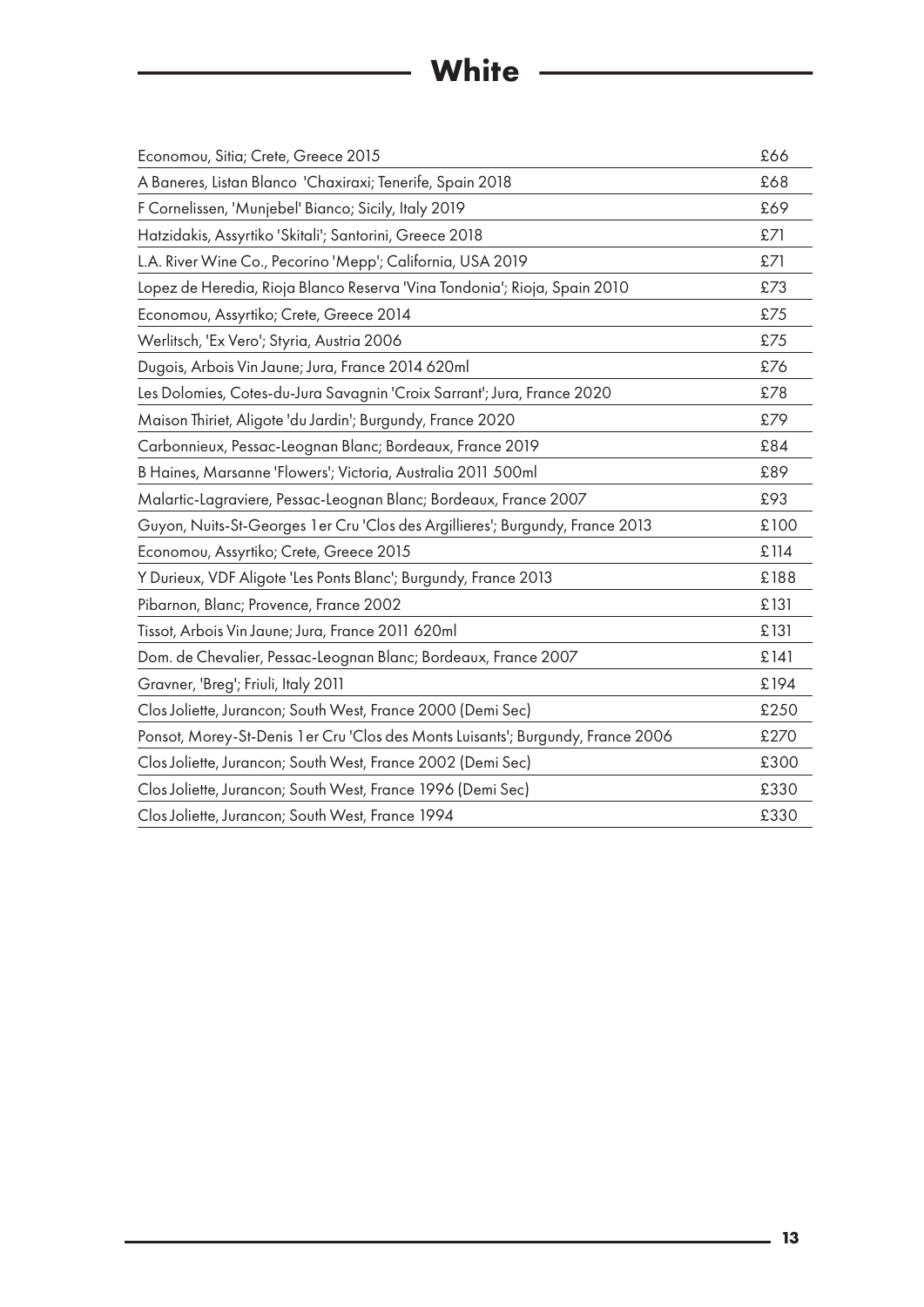<u> 1980 - Johann Barbara, martxa a</u>

#### **Rosé**

| Mourgues du Gres, 'Galets' Rosé; S Rhone, France 2020                  | £33  |
|------------------------------------------------------------------------|------|
| Thymiopoulos, Xinomavro Rosé; Naoussa, Greece 2020                     | £35  |
| l'Astre, 'Flamenc'; South West, France 2019                            | £54  |
| l'Astre, 'Esper'; South West, France 2019                              | £58  |
| J Roty, Marsannay Rosé; Burgundy, France 2017                          | £59  |
| Tempier, Bandol Rosé; Provence, France 2020                            | £65  |
| N Tapon, Clairet Rosé 'Pulli Pastus' St-Emilion; Bordeaux, France 2006 | £77  |
| Massa Vecchia, Rosato; Tuscany, Italy 2019                             | £80  |
| Els Jelipins, Rose; Penedes, Spain 2019                                | £85  |
| Tempier, Bandol Rosé; Provence, France 2020 MAGNUM                     | £128 |
| L'Anglore, Rosé 'Chemin de la Brune'; S Rhone, France 2018             | £130 |
| L'Anglore, Tavel Rosé; S Rhone, France 2017                            | £184 |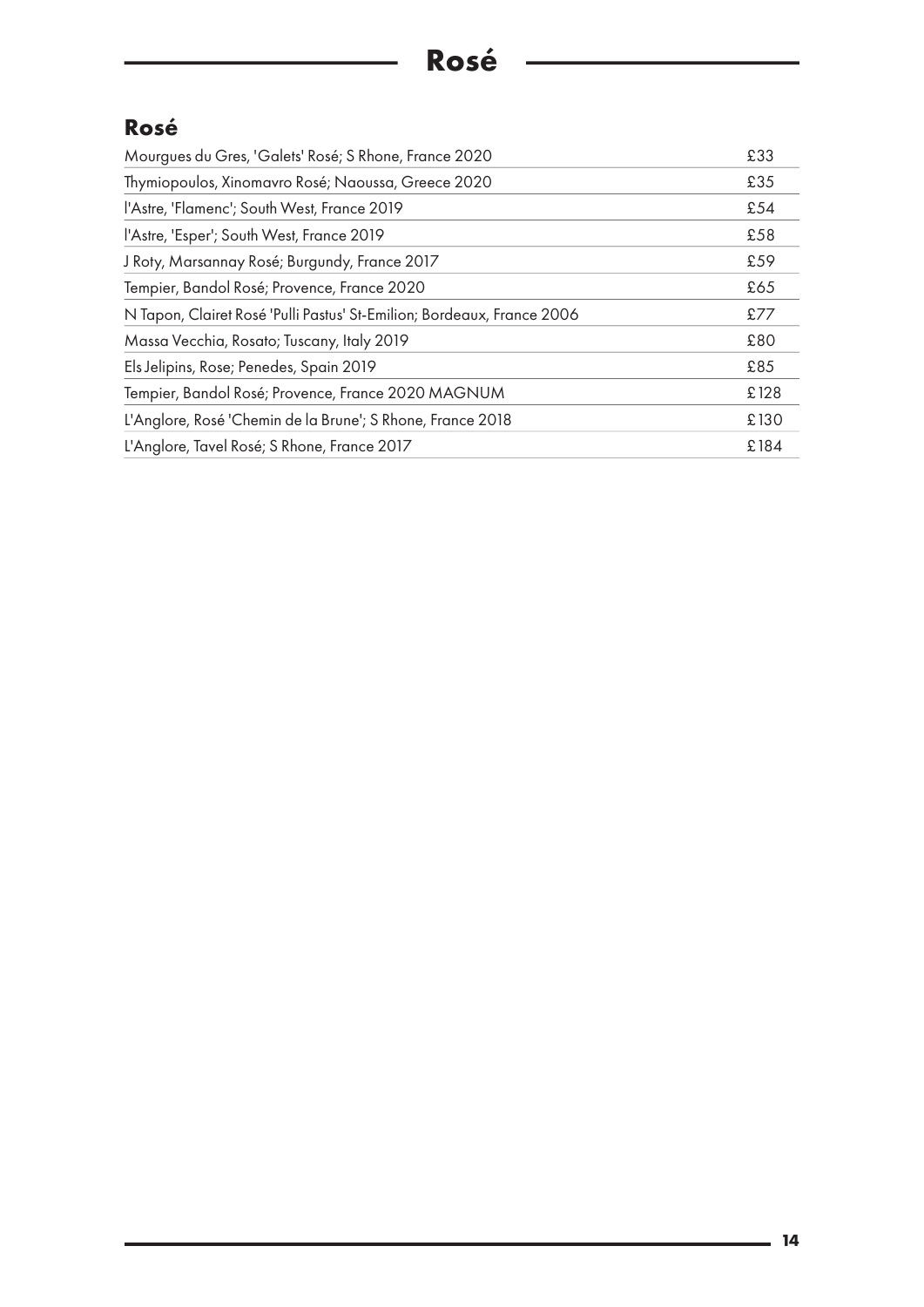#### <span id="page-14-1"></span><span id="page-14-0"></span>**Pinot Noir (The Heartbreak Grape)**

When it's on form red Burgundy is simply unbeatable. Stimulating the mind as well as the soul, although the complexity of vineyards, producers and culture in Pinot Noir's homeland can warrant serious contemplation, the region is more straightforward than many think. Aromatically less obviously fruit dominated than many of the excellent Pinot Noirs being made in the New World today, once you have reveled in a top Burgundy's sublime symphony of brambles, berries and damp earth (sound enticing?) nothing will ever quite compare again.

#### **Burgundy**

| Chavy-Chouet, Bourgogne Rouge 'La Taupe'; Burgundy, France 2020                      | £57  |
|--------------------------------------------------------------------------------------|------|
| Chantereves, Bourgogne Rouge; Burgundy, France 2013                                  | £59  |
| S Bize, Bourgogne Rouge 'Les Perrieres'; Burgundy, France 2018                       | £62  |
| Cassiopee, Bourgogne Hautes-Cotes-de-Beaune Rouge 'Les Cotes'; Burgundy, France 2020 | £63  |
| D Rion, Vosne-Romanee 1 er Cru 'Les Beaux-Monts'; Burgundy, France 2016 375ml        | £63  |
| H Lignier, Bourgogne Rouge 'Grand Chaliot'; Burgundy, France 2017                    | £63  |
| V Dureuil-Janthial, Rully Rouge; Burgundy, France 2019                               | £63  |
| Chantereves, Monthelie; Burgundy, France 2012                                        | £65  |
| Le Grappin, Savigny-les-Beaune; Burgundy, France 2019                                | £66  |
| M Lafarge, Cotes-de-Beaune; Burgundy, France 2017                                    | £73  |
| Chandon de Briailles, Savigny-les-Beaune 1 er Cru 'Lavieres'; Burgundy, France 2017  | £75  |
| H Lamy, Saint-Aubin 1er Cru 'Derriere Chez Edouard'; Burgundy, France 2016           | £81  |
| Le Grappin, Santenay 1 er Cru 'Gravieres'; Burgundy, France 2019                     | £81  |
| H Lignier, Morey-St-Denis; Burgundy, France 2018                                     | £84  |
| R Boyer, Beaune 'Les Prevolles'; Burgundy, France 2020                               | £92  |
| E Rouguet, Bourgogne Passetoutgrains; Burgundy, France 2018                          | £94  |
| Chevillon, Nuits-St-Georges 'Vieilles Vignes'; Burgundy, France 2014                 | £99  |
| Maison Thiriet, Cotes-de-Nuits-Villages 'Deslandes'; Burgundy, France 2020           | £105 |
| N Rossignol, Volnay; Burgundy, France 2014                                           | £109 |
| F Feuillet, Chambolle-Musigny; Burgundy, France 2015                                 | £111 |
| Chantereves, Nuits-St-Georges 'Les Tuyaux'; Burgundy, France 2019                    | £112 |
| Chantereves, Pommard; Burgundy, France 2019                                          | £116 |
| Chevillon, Nuits-St-Georges 1 er Cru 'Bousselots'; Burgundy, France 2014             | £117 |
| Chevillon, Nuits-St-Georges 1 er Cru 'Les Perrieres'; Burgundy, France 2014          | £117 |
| Roulot, Monthelie; Burgundy, France 2019                                             | £117 |
| B Clair, Savigny-Les-Beaune 'La Dominode'; Burgundy, France 2012                     | £119 |
| A Burguet, Gevrey-Chambertin 'Mes Favourites'; Burgundy, France 2018                 | £120 |
| Chantereves, Beaune 1 er Cru 'Bressandes'; Burgundy, France 2019                     | £124 |
| Dujac Pere et Fils, Morey-St-Denis; Burgundy, France 2017                            | £129 |
| H Rebourseau, Gevrey-Chambertin 1 er Cru 'Fonteny'; Burgundy, France 2018            | £138 |
| P Pacalet, Pommard; Burgundy, France 2018                                            | £140 |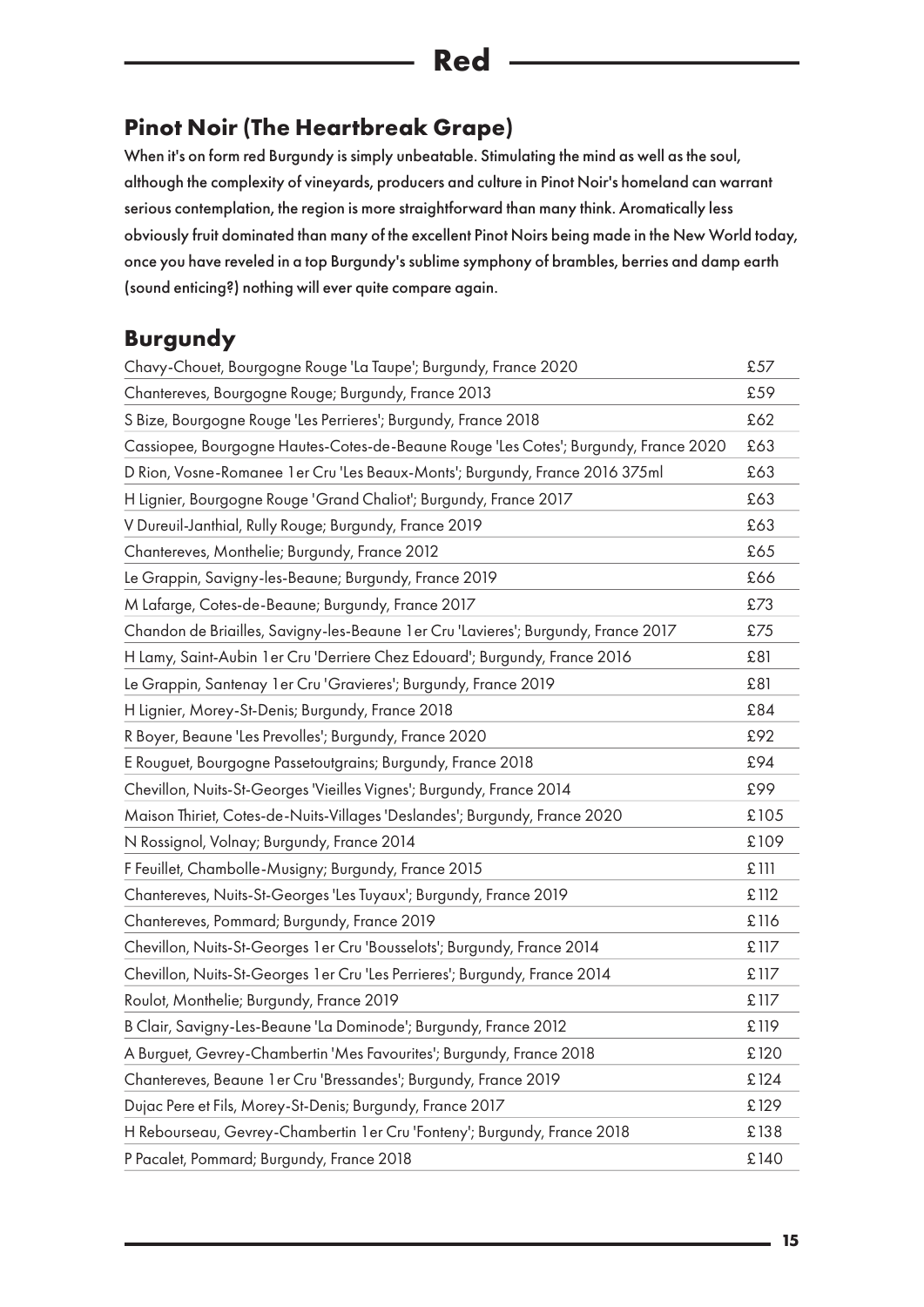## **Red** 2008 2009 2012 2022 2023 2024 2025 2026 2027 2027 2028 2027 2028 2027 2028 2027 2028 2029 2027 2028 2029 2027 2028 2029 2029 2029 2027 2028 2029 2027 2028 2029 2029 2027 2028 2029 2029 2027 2028 2029 2027 2028 2029 2

| Roulot, Auxey-Duresses 1 er Cru; Burgundy, France 2019                         | £140   |
|--------------------------------------------------------------------------------|--------|
| PY Colin Morey, Volnay 1er Cru 'Les Taillepieds'; Burgundy, France 2019        | £141   |
| S Cathiard, Bourgogne Rouge; Burgundy, France 2017                             | £148   |
| P&M Duroche, Vosne-Romanee; Burgundy, France 2019                              | £150   |
| G Mugneret, Nuits-St-Georges 1 er Cru 'Boudots'; Burgundy, France 2008         | £153   |
| F Feuillet, Gevrey-Chambertin 1 er Cru 'Les Combottes'; Burgundy, France 2014  | £174   |
| Dujac, Chambolle-Musigny; Burgundy, France 2018                                | £175   |
| D Bachelet, Gevrey-Chambertin 1er Cru 'Corbeaux'; Burgundy, France 2013        | £200   |
| Drouhin-Laroze, Latricieres-Chambertin; Burgundy, France 2012                  | £200   |
| Hudelot-Noellat, Vougeot 1 er Cru 'Les Petits Vougeots'; Burgundy, France 2003 | £200   |
| Berthaut-Gerbet; Vosne-Romanee; Burgundy, France 2017 MAGNUM                   | £224   |
| D Duband, Clos de Vougeot; Burgundy, France 2017                               | £228   |
| R Bouvier, Charmes-Chambertin; Burgundy, France 2006                           | £240   |
| M Lafarge, Volnay 'Vendanges Selectionnees'; Burgundy, France 1994             | £244   |
| JM Fourrier, Vougeot 1 er Cru 'Petits Vougeot'; Burgundy, France 2017          | £250   |
| F Feuillet, Clos de la Roche; Burgundy, France 2012                            | £260   |
| F Feuillet, Latricieres-Chambertin; Burgundy, France 2013                      | £284   |
| Geantet-Pansiot, Charmes-Chambertin; Burgundy, France 2006                     | £290   |
| D Duband, Latricieres-Chambertin; Burgundy, France 2017                        | £307   |
| Dugat-Py, Gevrey-Chambertin 1 er Cru 'Les Evocelles'; Burgundy, France 2007    | £312   |
| G Barthod, Chambolle-Musigny 1 er Cru 'Beaux Bruns'; Burgundy, France 2009     | £318   |
| H Rebourseau, Clos de Vougeot; Burgundy, France 2016                           | £332   |
| JM Fourrier, Gevrey-Chambertin 'Vieilles Vignes'; Burgundy, France 2005        | £345   |
| S Cathiard, Nuits-St-Georges 'Aux Thorey'; Burgundy, France 2017               | £350   |
| Rossignol-Trapet, Latricieres-Chambertin; Burgundy, France 1990                | £360   |
| Mongeard-Mugneret, Echezeaux; Burgundy, France 2001                            | £372   |
| G Mugneret, Nuits-St-Georges 1 er Cru 'Boudots'; Burgundy, France 2009 MAGNUM  | £374   |
| JL Trapet, Latricieres-Chambertin; Burgundy, France 1993                       | £384   |
| Mongeard-Mugneret, Grands-Echezeaux; Burgundy, France 2001                     | £402   |
| D Mortet, Gevrey-Chambertin 'Au Velle'; Burgundy, France 2002                  | £414   |
| Mongeard-Mugneret, Grands-Echezeaux; Burgundy, France 1988                     | £420   |
| Maume, Mazis-Chambertin; Burgundy, France 1990                                 | £480   |
| A Rousseau, Gevrey-Chambertin 1er Cru 'Clos St Jacques'; Burgundy, France 1988 | £2,700 |
| A Rousseau, Chambertin; Burgundy, France 1990                                  | £4,500 |
|                                                                                |        |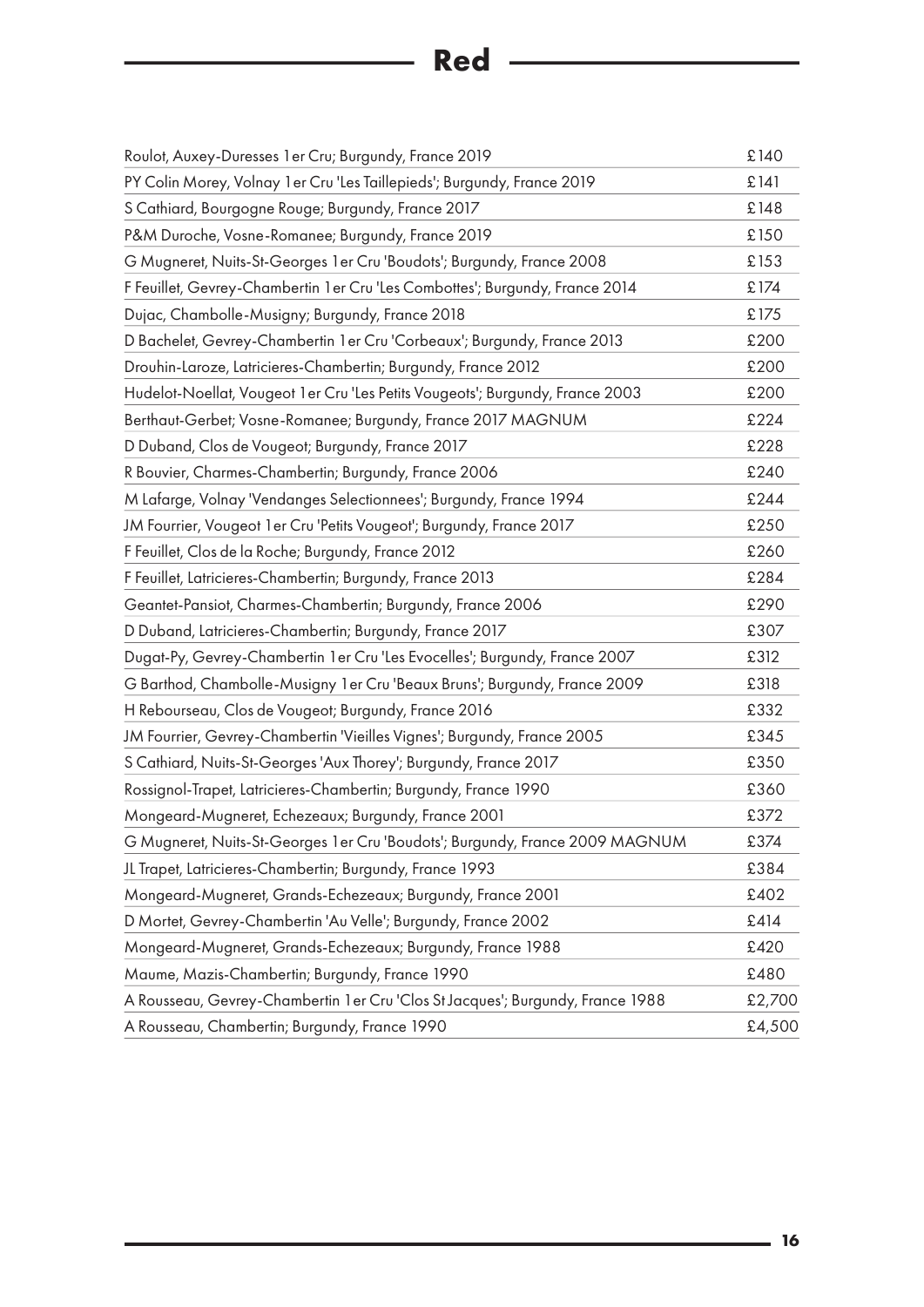#### **Others**

| Domaine de la Loue, Pinot Noir 'La Brute'; Jura, France 2018      | £63      |
|-------------------------------------------------------------------|----------|
| Bass Phillip, Pinot Noir 'Crown Prince'; Victoria, Australia 2018 | - F. 111 |
| T Stroebel, Coteaux Champenois Pinot Noir; Champagne, France 2018 | £132     |

#### <span id="page-16-0"></span>**Beaujolais, Burgenland, The Jura and other lighter reds**

We've long celebrated the similarities between Cru Beaujolais and Austrian Blaufrankisch as both are juicy and thirst–quenching with an affinity for food. We also regularly enjoy drinking Trousseau and Ploussard, unique light-coloured reds from the Jura that perfectly express their alpine-influenced terroir.

| D Desvignes, Chiroubles; Beaujolais, France 2020                               | £37  |
|--------------------------------------------------------------------------------|------|
| Smith-Chapel, Beaujolais-Villages; Beaujolais, France 2020                     | £49  |
| St Cyr, 'Terroir de Bellevue'; Beaujolais, France 2020                         | £51  |
| G Breton, Chiroubles 'Cuvee Lea'; Beaujolais, France 2019                      | £54  |
| Y Bertrand, Beaujolais 'Oh!'; Beaujolais, France 2020                          | £54  |
| Thillardon, Chenas 'Les Boccard'; Beaujolais, France 2014                      | £55  |
| Y Bertrand, Fleurie 'Phenix'; Beaujolais, France 2019                          | £57  |
| Y Bertrand, St Amour 'Bambins'; Beaujolais, France 2019                        | £57  |
| Ratapoil, Ploussard 'Par Ici'; Jura, France 2018                               | £63  |
| A Domont, Mondeuse 'Rencontres'; Savoie, France 2020                           | £64  |
| Moric, Blaufrankisch 'Reserve'; Burgenland, Austria 2017                       | £66  |
| A & JF Ganevat, Trousseau 'Les Corvees'; Jura, France 2019                     | £91  |
| Domaine de Fa (Graillot); Beaujolais 'En Besset'; Burgundy, France 2017 MAGNUM | £104 |
| des Tours, Brouilly; Beaujolais, France 2017 MAGNUM                            | £104 |
| J Desjourneys, Fleurie 'Les Moriers'; Beaujolais, France 2014                  | £110 |
| Y Bertrand, Morgon 'Dynamite'; Beaujolais, France 2018 MAGNUM                  | £116 |
| J Desjourneys, Moulin-A-Vent 'Chassignol'; Beaujolais, France 2014             | £117 |
| J Sunier, Fleurie; Beaujolais, France 2020 MAGNUM                              | £124 |
| Y Metras, Fleurie; Beaujolais, France 2018 MAGNUM                              | £223 |
| Y Metras, Fleurie; Beaujolais, France 2020 MAGNUM                              | £224 |
|                                                                                |      |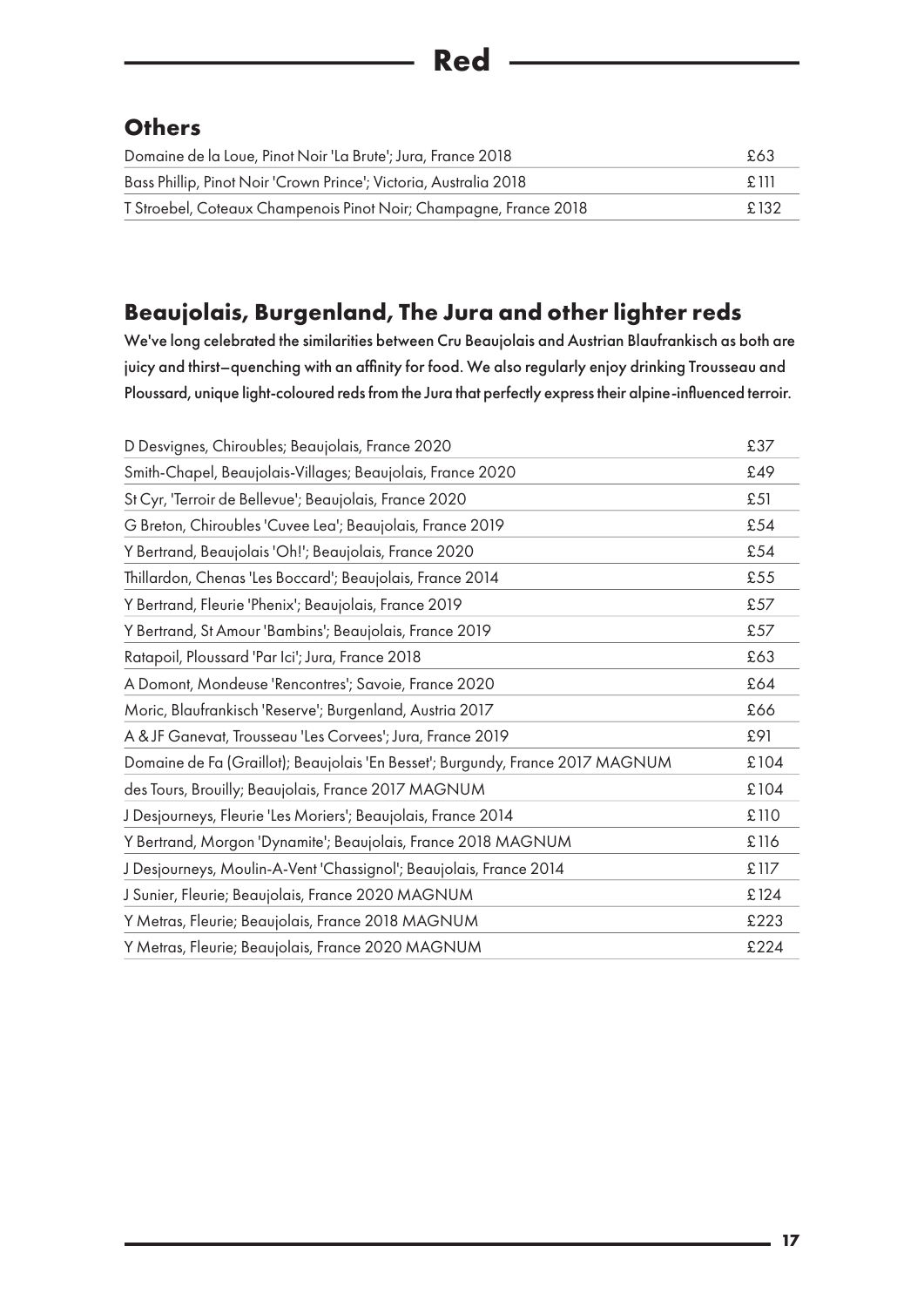#### <span id="page-17-0"></span>**Rhone Valley, Rhone Valley inspired and other full bodied reds**

#### **Northern Rhone**

Whether it's complex, age-worthy wines from Hermitage, Côte-Rôtie and Cornas or intense early drinkers from Crozes-Hermitage and St-Joseph, The Northern Rhone is at the top of Noble Rot's 'go to' list. In youth these 100% Syrah wines smell of blackberries, black pepper, violets and graphite, whilst with age they often develop an appealing animal gaminess that's up there with the world's finest perfumes. Chanel can but dream of making a fragrance as beguiling as 1989 Chave Hermitage.

| Gouye, Syrah 'Gabouillon'; N Rhone, France 2020                          | £41  |
|--------------------------------------------------------------------------|------|
| J Cecillon, Syrah 'Les Gravieres'; N Rhone, France 2019                  | £42  |
| W Arnold, Syrah 'Colombier le Vieux'; N Rhone, France 2019               | £49  |
| Romaneaux-Destezet, Syrah; N Rhone, France 2020                          | £59  |
| Gouye, St-Joseph 'Vielles Vignes- 24 Mois de Futs'; N Rhone, France 2018 | £70  |
| A Clape, Cotes-du-Rhone; N Rhone, France 2001                            | £107 |
| A Voge, Cornas 'Les Chailles'; N Rhone, France 2013                      | £111 |
| Champet, Cote-Rotie 'La Vialliere'; N Rhone, France 2015                 | £111 |
| JP Jamet, Cotes-du-Rhone 'Equivoque'; N Rhone, France 2017               | £111 |
| P Pacalet, Cornas; N Rhone, France 2018                                  | £116 |
| Jamet, Cote-Rotie 'Fructus Voluptas'; N Rhone, France 2019               | £135 |
| A Clape, Cornas 'Renaissance'; N Rhone, France 2018                      | £138 |
| Jaboulet, St-Joseph 'Grand Pompee'; N Rhone, France 1970                 | £138 |
| M Sorrel, Hermitage; N Rhone, France 2006                                | £144 |
| Saint Cosme, Cote-Rotie; N Rhone, France 1999                            | £160 |
| Lemenicier, Cornas; N Rhone, France 1990                                 | £194 |
| R Rostaing, Cote-Rotie 'La Landonne'; N Rhone, France 1994               | £250 |
| B Faurie, Hermitage; N Rhone, France 2003                                | £258 |
| Jaboulet, Hermitage 'La Chapelle'; N Rhone, France 1988                  | £324 |
| T Allemand, Cornas 'Chaillot'; N Rhone, France 2014                      | £324 |
| B Faurie, Hermitage; N Rhone, France 2005                                | £336 |
| Dard & Ribo, Hermitage; N Rhone, France 2006                             | £354 |
| Benetiere, Cote-Rotie 'Cordeloux'; N Rhone, France 2007                  | £384 |
| Dervieux-Thaize, Cote-Rotie 'La Vialliere'; N Rhone, France 1989         | £420 |
| Dervieux-Thaize, Cote-Rotie 'Cote Blonde de Garde'; N Rhone, France 1989 | £439 |
| T Allemand, Cornas 'Chaillot'; N Rhone, France 2010                      | £462 |
| T Allemand, Cornas 'Reynard'; N Rhone, France 2007                       | £504 |
| Jaboulet, Hermitage 'La Chapelle'; N Rhone, France 1990                  | £576 |
| A Clape, Cornas; N Rhone, France 1981                                    | £657 |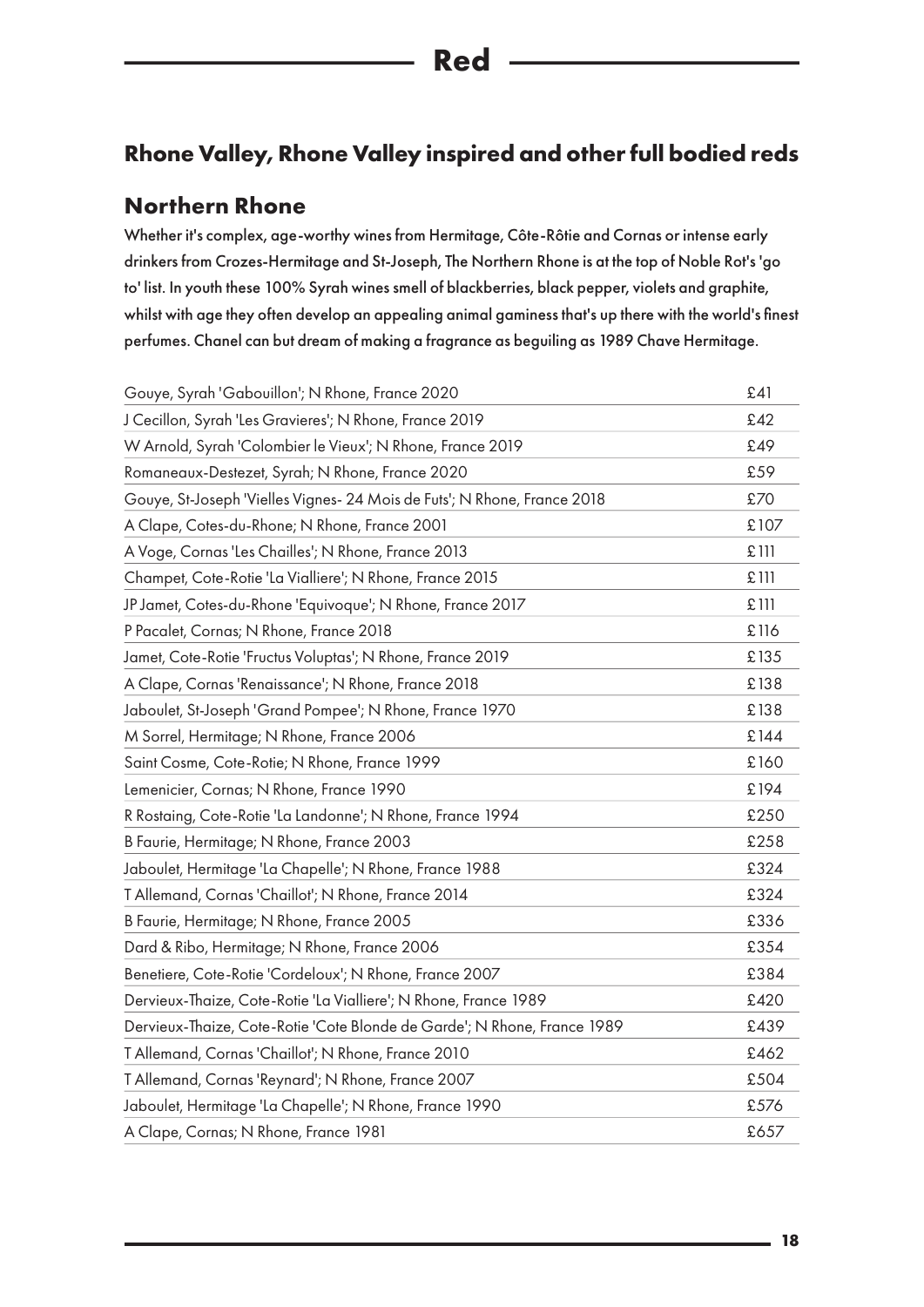## **Red** ————————————————————

#### <span id="page-18-0"></span>**Southern Rhone**

| Estezargues, Coteaux du Pont du Gard 'Galets'; S Rhone, France 2020  | £28  |
|----------------------------------------------------------------------|------|
| Burle, Vaucluse 'Est Ce Que'; S Rhone, France 2020                   | £34  |
| F Balthazar, Cotes-du-Rhone; S Rhone, France 2020                    | £39  |
| M Dumarcher, 'Leon et Seraphin'; S Rhone, France 2014                | £52  |
| Mont-Redon, CNDP; S Rhone, France 2003                               | £93  |
| Gramenon, Cotes-du-Rhone 'Emouvante'; S Rhone, France 2017 MAGNUM    | £120 |
| Le Clos du Caillou, CNDP 'Quartz'; S Rhone, France 2005              | £120 |
| Barroche, CNDP 'Pure'; S Rhone, France 2012                          | £123 |
| la Nerthe, CNDP; S Rhone, France 1976                                | £125 |
| Beaucastel, CNDP; S Rhone, France 2006                               | £132 |
| Beaucastel, CNDP; S Rhone, France 1996                               | £132 |
| Beaucastel, CNDP; S Rhone, France 2001                               | £138 |
| Gramenon, Cotes-du-Rhone 'La Sagesse'; S Rhone, France 2003          | £140 |
| Clos des Papes, CNDP; S Rhone, France 1998                           | £148 |
| L'Anglore, 'Nizon'; S Rhone, France 2019                             | £150 |
| Gramenon, Cotes-du-Rhone 'La Sagesse'; S Rhone, France 2000          | £150 |
| Gramenon, Cotes-du-Rhone 'Poignee de Raisins'; S Rhone, France 2001  | £150 |
| Mont-Redon, CNDP; S Rhone, France 1982                               | £150 |
| Gramenon, Cotes-du-Rhone 'La Sagesse'; S Rhone, France 2001          | £175 |
| Mont-Redon, CNDP; S Rhone, France 1980                               | £190 |
| Vieux Telegraphe, CNDP 'La Crau'; S Rhone, France 1983               | £190 |
| Vieux Telegraphe, CNDP 'La Crau'; S Rhone, France 1985               | £220 |
| Beaucastel, CNDP; S Rhone, France 1994 MAGNUM                        | £230 |
| Beaucastel, CNDP; S Rhone, France 1999 MAGNUM                        | £258 |
| Clos du Mont-Olivet, CNDP 'La Cuvee du Papet'; S Rhone, France 1990  | £260 |
| Mordoree, CNDP 'Reine des Bois'; S Rhone, France 2001                | £312 |
| Clos des Papes, CNDP; S Rhone, France 1990                           | £324 |
| A Brunel, CNDP 'Les Cailloux Cuvee Centenaire'; S Rhone, France 1990 | £540 |
| H Bonneau, CNDP 'Reserve des Celestins'; S Rhone, France 2006        | £597 |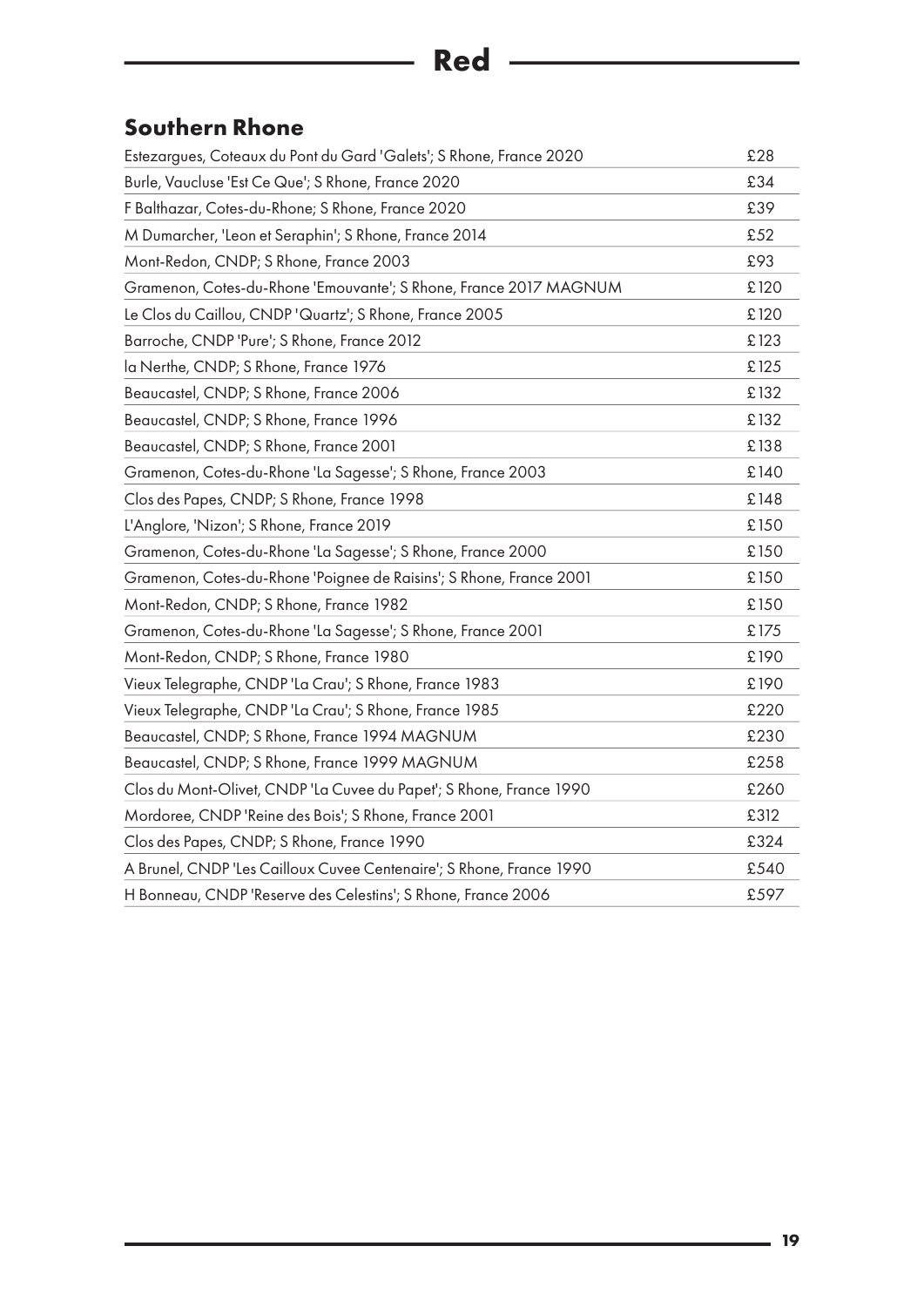#### **Languedoc & Roussillon**

Noble Rot might never have existed had it not been for our love for the Languedoc's two finest cult domaines: Grange Des Peres and Peyre Rose. These are the kind of soulful southern French reds we love to drink with friends: full bodied, savoury and seasoned with hints of garrigue.

| Ollieux-Romanis, Corbieres 'Classique'; Languedoc, France 2020           | £32   |
|--------------------------------------------------------------------------|-------|
| Clos Marie, Pic Saint Loup 'L'Olivette'; Languedoc, France 2013          | £50   |
| Vinci, Cotes Catalanes Carignan 'Rafalot'; Roussillon, France 2015       | £.52  |
| Yoyo, 'Akoibon'; Rousillon, France 2015                                  | £57   |
| G Bertrand, Minervois 'Le Viala'; Languedoc, France 2003                 | £107  |
| A Chabanon, Montpeyroux 'l'Esprit de Font Caude'; Languedoc, France 2001 | £ 111 |

#### **Provence**

Californian wine writer and importer Kermit Lynch's seminal book *Adventures On The Wine Route* is a huge inspiration for *Noble Rot* Magazine, and no wine is more Kermit than Domaine Tempier Bandol. Made predominantly from the forceful Mourvedre these wines are built to last, their intense southern style aromas melding together gracefully over the passing of time.

| Pradeaux, Bandol; Provence, France 2015              | £61  |
|------------------------------------------------------|------|
| Tempier, Bandol 'Pour Lulu'; Provence, France 2017   | £62  |
| Tempier, Bandol 'La Tourtine'; Provence, France 2011 | £119 |
| Tempier, Bandol 'La Tourtine'; Provence, France 2004 | £150 |
| Tempier, Bandol Rouge; Provence, France 2000         | £151 |
| Tempier, Bandol 'Cabassaou'; Provence, France 2001   | £250 |
| Tempier, Bandol 'Cabassaou'; Provence, France 1997   | £270 |
| Tempier, Bandol 'Cabassaou'; Provence, France 1998   | £290 |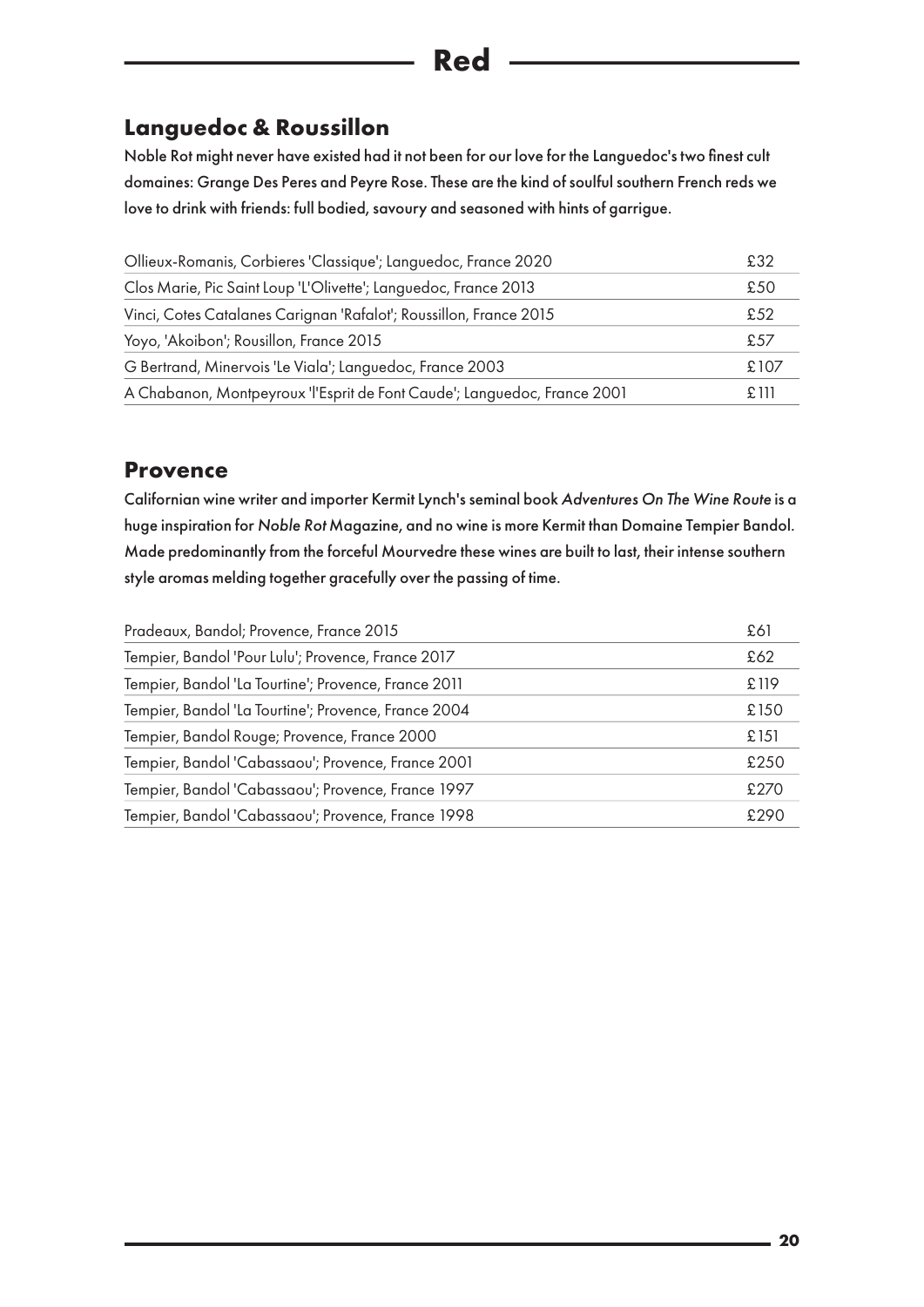#### **Other Reds**

| Adega de Penalva, Tinto; Dao, Portugal 2019                                | £23  |
|----------------------------------------------------------------------------|------|
| Thymiopoulos, Naoussa 'Jeunes Vignes'; Macedonia, Greece 2020              | £35  |
| Herdade do Cebolal, Vale das Eguas 'Terras do Sado'; Lisbon, Portugal 2020 | £36  |
| Mas de Libian, 'Bout d'Zan'; Ardeche, France 2020                          | £38  |
| Tetramythos, Mavro Kalavrytino 'Natur'; Peloponnese, Greece 2021           | £41  |
| Quinta do Montalto, Baga 'Cepa Pura'; Lisbon, Portugal 2018                | £42  |
| Mas de Libian, 'Khayyam'; Ardeche, France 2010                             | £43  |
| Baby Bandito, Cinsault 'Chin Up'; Swartland, South Africa 2021             | £50  |
| Baby Bandito, Carignan 'Follow Your Dreams'; Swartland, South Africa 2021  | £50  |
| Ridge, Zinfandel 'Lytton Springs'; California, USA 2019 375ml              | £50  |
| Serra Oca, Tinto; Lisbon, Portugal 2016                                    | £52  |
| Diamantis, Moschomavro 'Magoutes'; Siatista, Greece 2019                   | £52  |
| Dalamara, Naoussa; Macedonia, Greece 2019                                  | £53  |
| Dalamara, Naoussa; Macedonia, Greece 2020                                  | £54  |
| T Cacik, Cabernet Moravia; Moravia, Czech Republic 2017                    | £54  |
| Keep Wines, Counoise 'David Girard Vineyard'; California, USA 2019         | £56  |
| Zafeirakis, Limniona; Tyrnavos, Greece 2019                                | £56  |
| Tablas Creek, Paso Robles 'Patelin de Tablas'; California, USA 2018        | £58  |
| Giudicelli, Patrimonio 'Rouge'; Corsica, France 2020                       | £65  |
| Turley, Zinfandel 'Kirschenmann'; California, USA 2018                     | £78  |
| Matthiasson, Napa Valley Refosco; California, USA 2018                     | £82  |
| Economou, 'Mirabello'; Crete, Greece 2015                                  | £85  |
| Thymiopoulos, Xinomavro 'Kayafas'; Naoussa, Greece 2017                    | £95  |
| Thymiopoulos, Xinomavro 'Aftorizo'; Naoussa, Greece 2018                   | £104 |
| Thymiopoulos, Xinomavro 'Vrana Petra'; Naoussa, Greece 2017                | £116 |
| Mount Langi Ghiran, Grampians Shiraz; Victoria, Australia 2000             | £132 |
| Economou, Liatiko 'Antigone'; Crete, Greece 2004                           | £146 |
| Mullineux, Syrah 'Granite'; Swartland, South Africa 2014 MAGNUM            | £240 |
| Mullineux, Syrah 'Iron'; Swartland, South Africa 2013 MAGNUM               | £250 |
| Kongsgaard, Napa Valley Syrah; California, USA 2019                        | £300 |
|                                                                            |      |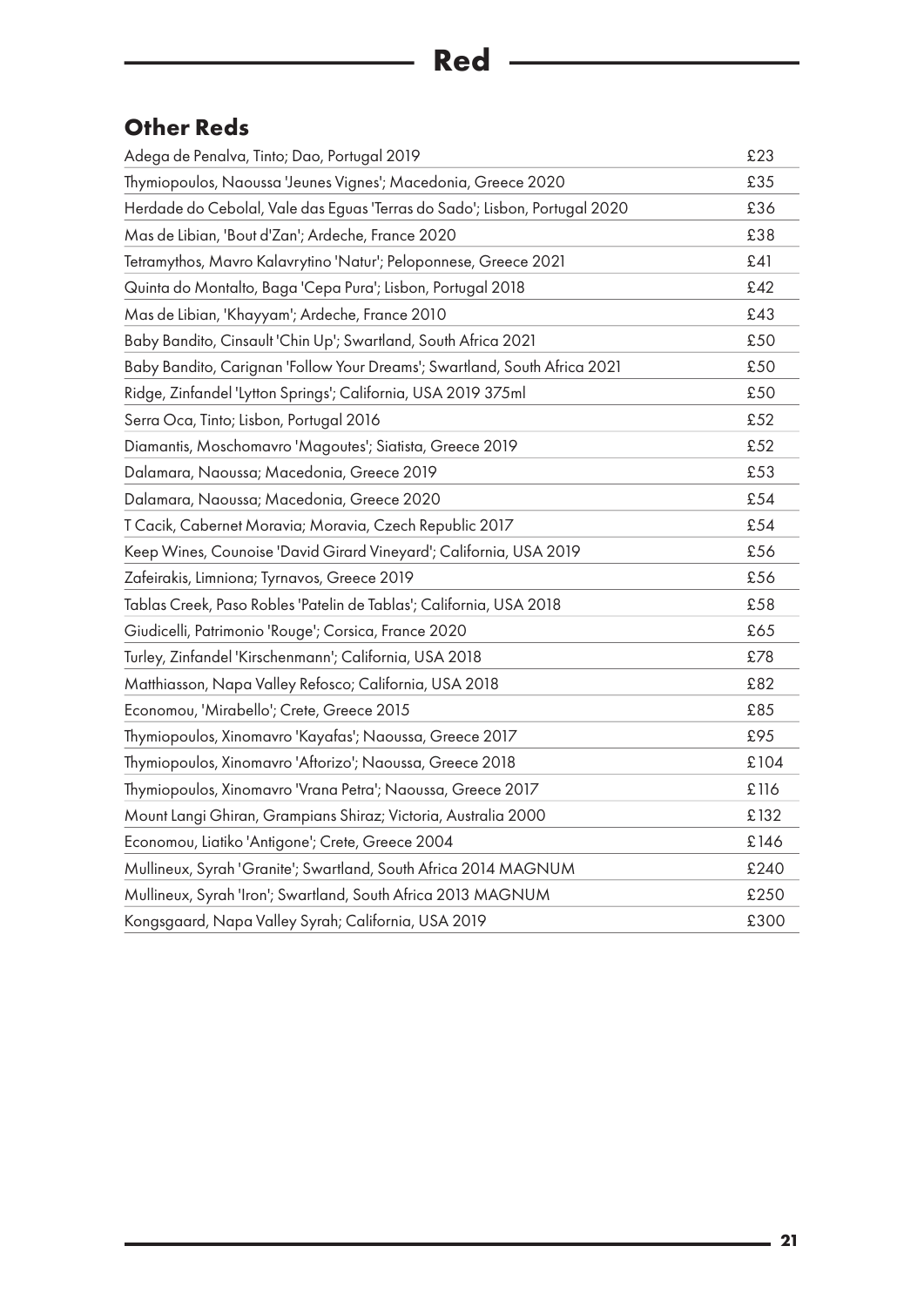#### **Cabernet Sauvignon, Cabernet Franc, Merlot & friends Bordeaux (So un-cool it's cool)**

Bordeaux's uncompromising price increases and corporate affectations have seen it fall out of favour with many drinkers over recent years, but that doesn't change the fact that the Bordelais make a seriously good bottle of wine.

| Julia, Haut-Medoc; Bordeaux, France 2020                            | £42  |
|---------------------------------------------------------------------|------|
| La Tour de By; Medoc; Bordeaux, France 2014                         | £55  |
| Les Trois Petiotes, Cotes-de-Bourg; Bordeaux, France 2015           | £57  |
| Galouchey, 'Vin de Jardin'; Bordeaux, France 2018                   | £60  |
| Dutruch Grand Poujeaux, Moulis-en-Medoc; Bordeaux, France 2001      | £65  |
| La Gurge; Margaux; Bordeaux, France 2005                            | £66  |
| Branaire Ducru, St Julien; Bordeaux, France 1994                    | £93  |
| d'Angludet, Margaux; Bordeaux, France 2001                          | £93  |
| Julia, Pauillac; Bordeaux, France 2019                              | £91  |
| Bel Air Marquis d'Aligre, Margaux; Bordeaux, France 2011            | £97  |
| Leoville Las Cases, Pauillac 'Le Petit Lion'; Bordeaux, France 2008 | £106 |
| Dom. de l'Eglise, Pomerol; Bordeaux, France 2004                    | £107 |
| Marquis de Terme, Margaux; Bordeaux, France 1988                    | £111 |
| Citran, Haut-Medoc; Bordeaux, France 1988                           | £112 |
| Grand Puy Ducasse, Pauillac; Bordeaux, France 1994                  | £114 |
| Poujeaux, Moulis-en-Medoc; Bordeaux, France 1990                    | £114 |
| Clos Rene, Pomerol; Bordeaux, France 1998                           | £115 |
| Chasse-Spleen, Moulis-en-Medoc; Bordeaux, France 1983               | £118 |
| Chasse-Spleen, Moulis-en-Medoc; Bordeaux, France 1988               | £118 |
| Duluc de Branaire Ducru, St-Julien; Bordeaux, France 1988           | £119 |
| Ormes de Pez, St-Estephe; Bordeaux, France 1983                     | £123 |
| Clos du Marquis, St Julien; Bordeaux, France 1985                   | £126 |
| Dufort-Vivens, Margaux; Bordeaux, France 2000                       | £126 |
| Larmande, St-Emilion; Bordeaux, France 1990                         | £126 |
| L'Enclos, Pomerol; Bordeaux, France 1998                            | £126 |
| Sociando-Mallet, Haut-Medoc; Bordeaux, France 2001                  | £126 |
| La Gaffeliere, St-Emilion; Bordeaux, France 1990                    | £132 |
| Beausejour, St-Emilion; Bordeaux, France 1985                       | £138 |
| Grand-Puy-Lacoste, Saint Guirons; Pauillac, France 1983             | £138 |
| La Lagune; Haut-Medoc; Bordeaux, France 2000                        | £138 |
| Bel Air Marquis d'Aligre, Margaux; Bordeaux, France 1995            | £140 |
| Troplong Mondot, St-Emilion; Bordeaux, France 1988                  | £141 |
| Bel Air Marquis d'Aligre, Margaux; Bordeaux, France 1996            | £150 |
| La Lagune; Haut-Medoc; Bordeaux, France 1988                        | £150 |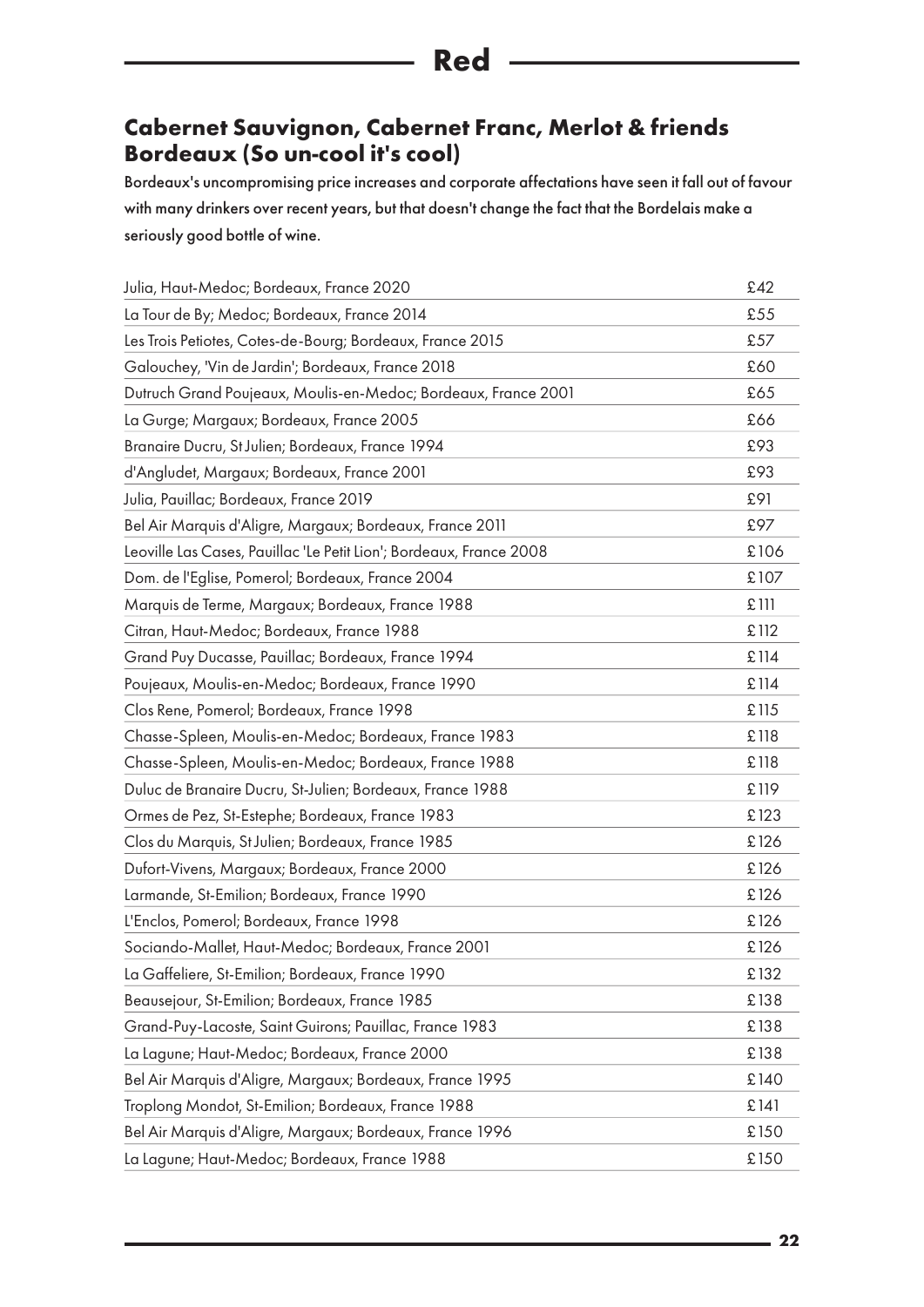## **Red** ————————————————————

| Pichon Lalande, Pauillac; Bordeaux, France 1983 375ml         | £150 |
|---------------------------------------------------------------|------|
| d'Angludet, Margaux; Bordeaux, France 2003 MAGNUM             | £160 |
| Talbot, St-Julien; Bordeaux, France 1978                      | £168 |
| Dom. de Chevalier, Pessac-Leognan; Bordeaux, France 1970      | £180 |
| Nenin, Pomerol; Bordeaux, France 1989                         | £180 |
| Pichon Baron, Pauillac; Bordeaux, France 2004                 | £180 |
| Rauzan-Segla, Margaux 'Segla'; Bordeaux, France 1983          | £190 |
| Le Gay, Pomerol; Bordeaux, France 2005                        | £210 |
| Gruaud Larose, St Julien; Bordeaux, France 1985               | £220 |
| Sociando-Mallet, Haut-Medoc; Bordeaux, France 1982            | £230 |
| Smith Haut Lafitte; Pessac-Leognan; Bordeaux, France 1990     | £245 |
| Beychevelle, St Julien; Bordeaux, France 1989                 | £250 |
| Leoville Las Cases, St-Julien; Bordeaux, France 1962          | £250 |
| Montrose, St-Estephe; Bordeaux, France 1970                   | £250 |
| Haut Batailley, Pauillac; Bordeaux, France 1964               | £254 |
| Calon Segur, St-Estephe; Bordeaux, France 1989                | £280 |
| Pichon Lalande, Pauillac; Bordeaux, France 1983               | £280 |
| Latour, Pauillac 'Les Forts de Latour'; Bordeaux, France 1988 | £300 |
| Calon Segur, St-Estephe; Bordeaux, France 1982                | £330 |
| Chasse-Spleen, Moulis-en-Medoc; Bordeaux, France 1955         | £330 |
| Clerc Milon, Pauillac; Bordeaux, France 1982                  | £330 |
| Pichon Lalande, Pauillac; Bordeaux, France 1985               | £339 |
| Vieux Chateau Certan, Pomerol; Bordeaux, France 2001          | £339 |
| Lafite Rothschild, Pauillac; Bordeaux, France 1998            | £790 |

### **Other Cabernet**

| Mount Mary, 'Lilydale'; Yarra Valley, Australia 1985          | £250 |
|---------------------------------------------------------------|------|
| Kongsgaard, Napa Valley; California, USA 2019                 | £300 |
| Corison, Napa Valley Cabernet Sauvignon; California, USA 2005 | £330 |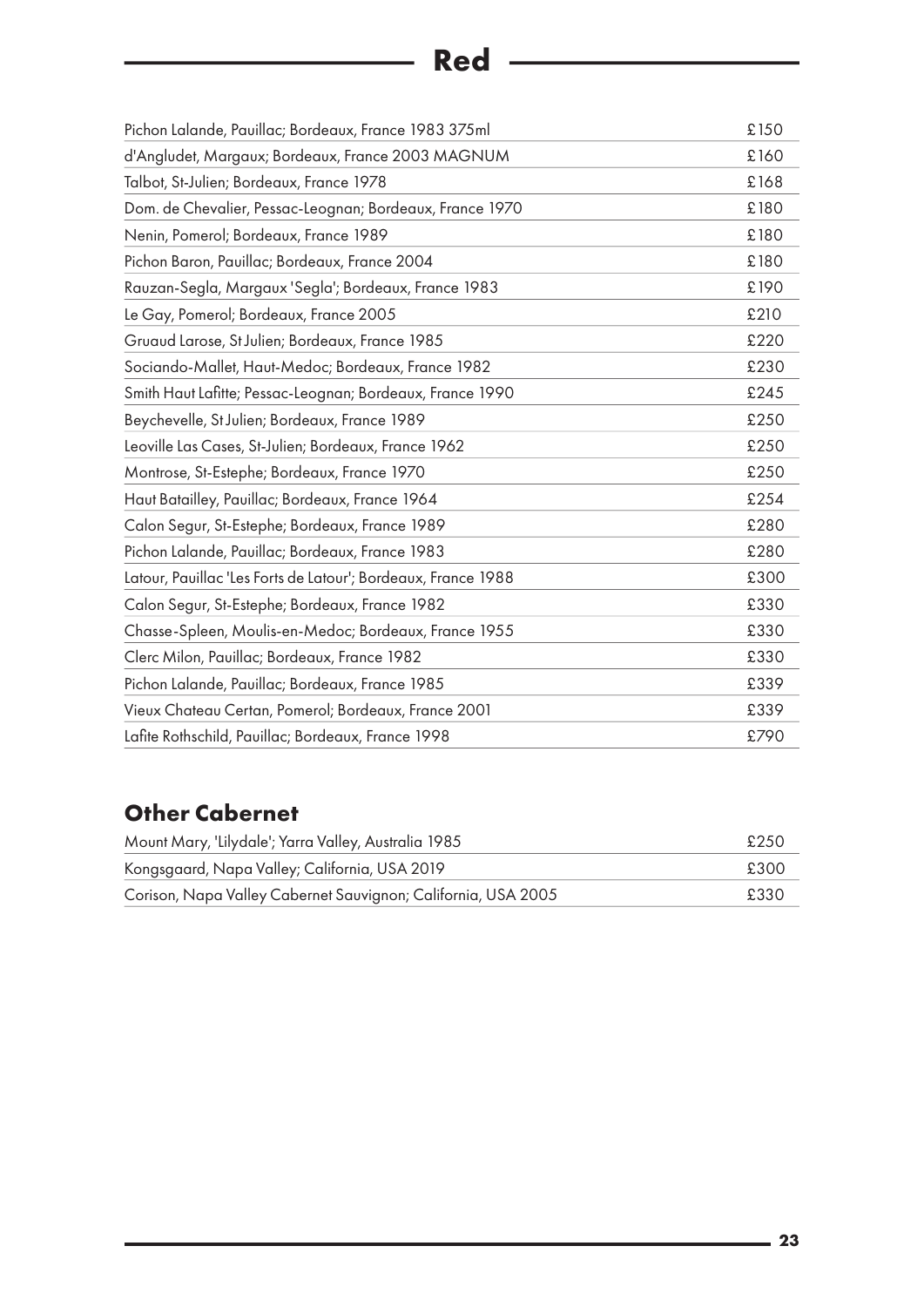### **Loire Valley**

| Le Rocher Des Violettes, Cot 'Vieilles Vignes'; Loire, France 2018 | £52  |
|--------------------------------------------------------------------|------|
| Clos du Tue-Boeuf, Cheverny Rouge 'Rouillon'; Loire, France 2020   | £53  |
| P Alliet, Chinon 'Coteau de Noire'; Loire, France 2015             | £75  |
| O Raffault, Chinon 'Les Picasses'; Loire, France 2009              | £80  |
| C & P Breton, Chinon 'Les Picasses'; Loire, France 2002            | £85  |
| O Raffault, Chinon 'Les Picasses'; Loire, France 2008              | £88  |
| O Raffault, Chinon 'Les Picasses'; Loire, France 2007              | £89  |
| Bel Air, Bourgueil 'Grand Mont'; Loire, France 2012                | £100 |
| Clos Rougeard, Saumur-Champigny 'Le Clos'; Loire, France 2013      | £303 |
| Clos Rougeard, Saumur Champigny 'Les Clos'; Loire, France 2012     | £333 |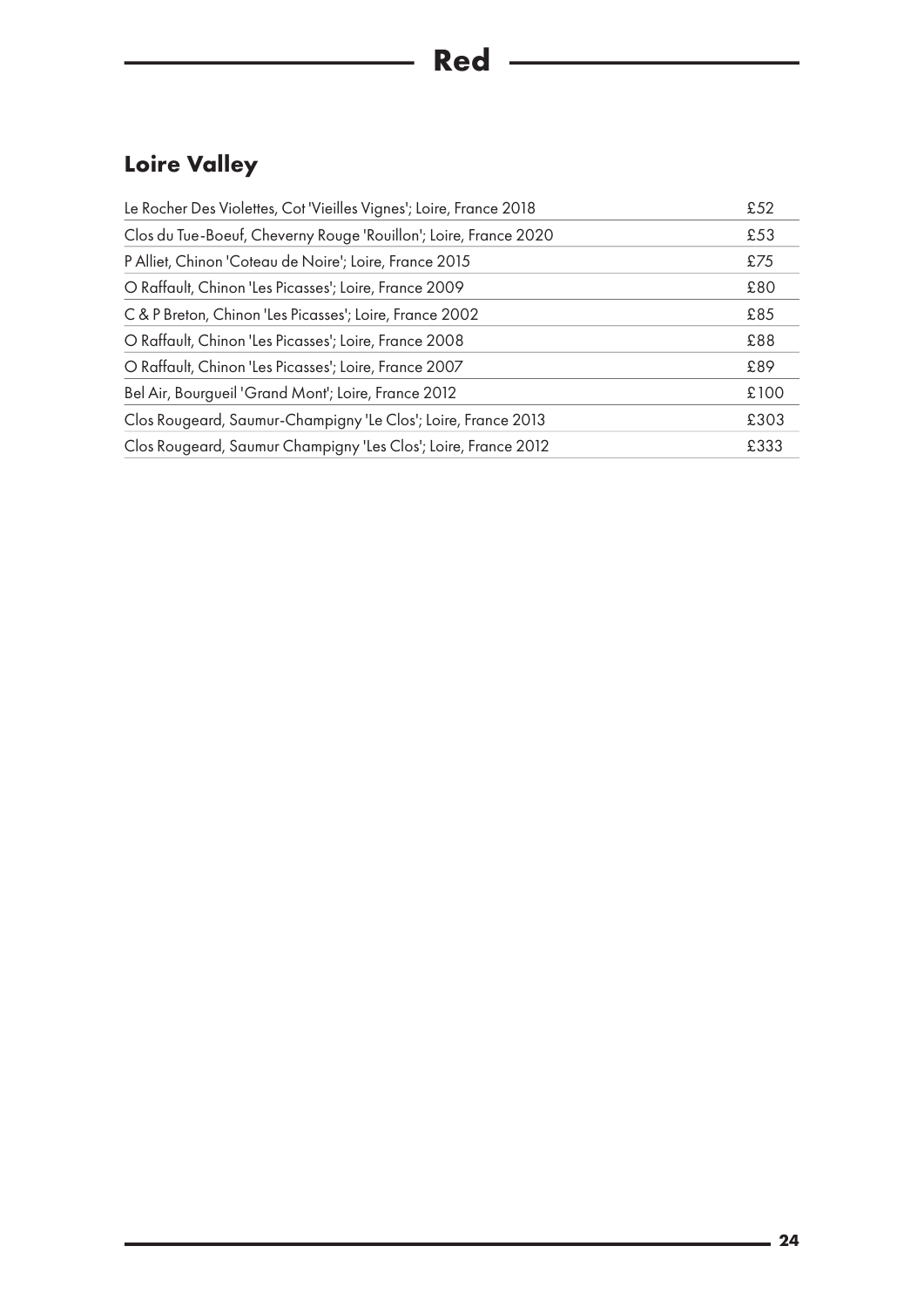#### <span id="page-24-0"></span>**Nebbiolo & other Piedmont reds**

We are regularly impressed by the quality and value of wines on offer in Piedmont today. Try a Langhe Nebbiolo from the one of the new wave of producers like Luca Roagna or an ultratraditional Barolo from revered producer Bartolo Mascarello.

| R Voerzio, Dolcetto d'Alba 'Priavino'; Piedmont, Italy 2020                        | £49  |
|------------------------------------------------------------------------------------|------|
| G Mascarello, Langhe Freisa 'Toetto'; Piedmont, Italy 2016                         | £57  |
| Produttori del Barbaresco, Barbaresco; Piedmont, Italy 2014                        | £73  |
| B Mascarello, Dolcetto d'Alba; Piedmont, Italy 2017                                | £90  |
| B Mascarello, Dolcetto d'Alba; Piedmont, Italy 2019                                | £91  |
| Arpepe, Valtellina Sassella Superiore 'Ultimi Raggi'; Lombardy, Italy 2013         | £99  |
| N Fiorenzo, Langhe 'Seifile'; Piedmont, Italy 2011                                 | £99  |
| P Busso, Barbaresco 'Mondino'; Piedmont, Italy 2013                                | £99  |
| B Mascarello, Barbera d'Alba; Piedmont, Italy 2019                                 | £102 |
| Marcarini, Barolo 'Brunate'; Piedmont, Italy 2013                                  | £106 |
| Barbacarlo; Lombardy, Italy 2005                                                   | £110 |
| Ar.pe.pe., Valtellina Superiore 'Grumello Sant'Antonio'; Lombardy, Italy 2013      | £113 |
| P Busso, Barbaresco 'Gallina'; Piedmont, Italy 2013                                | £114 |
| Produttori del Barbaresco, Barbaresco; Piedmont, Italy 1987                        | £117 |
| Nervi-Conterno, Gattinara 'Molsino'; Piedmont, Italy 2016                          | £119 |
| Castello di Verduno, Barolo 'Massara'; Piedmont, Italy 2004                        | £120 |
| Produttori del Barbaresco, Barbaresco; Piedmont, Italy 1983                        | £121 |
| Produttori del Barbaresco, Barbaresco; Piedmont, Italy 1980                        | £124 |
| Roagna, Barbaresco 'Albesani'; Piedmont, Italy 2014                                | £129 |
| Arpepe, Valtellina Superiore Riserva 'Sassella Vigna Regina'; Lombardy, Italy 2005 | £138 |
| Arpepe, Valtellina Sassella Superiore 'Ultimi Raggi'; Lombardy, Italy 2006         | £138 |
| GB Burlotto, Barolo; Piedmont, Italy 2015                                          | £144 |
| Ceretto, Barbaresco; Piedmont, Italy 1995                                          | £147 |
| P Busso, Barbaresco 'Albesani'; Piedmont, Italy 2013                               | £160 |
| Barbacarlo, 'Montebuono'; Lombardy, Italy 1990                                     | £185 |
| G Canonica, Barolo 'Paiagallo'; Piedmont, Italy 2017                               | £190 |
| Cordero di Montezemolo, Barolo 'Monfalletto'; Piedmont, Italy 1971                 | £194 |
| Vallana, Barbera; Piedmont, Italy 1961                                             | £230 |
| Marcarini, Barolo 'Brunate'; Piedmont, Italy 1996                                  | £244 |
| G Mascarello, Barolo 'Monprivato'; Piedmont, Italy 2008                            | £270 |
| Accomasso, Barolo; Piedmont, Italy 2011                                            | £280 |
| Accomasso, Barolo; Piedmont, Italy 2012                                            | £303 |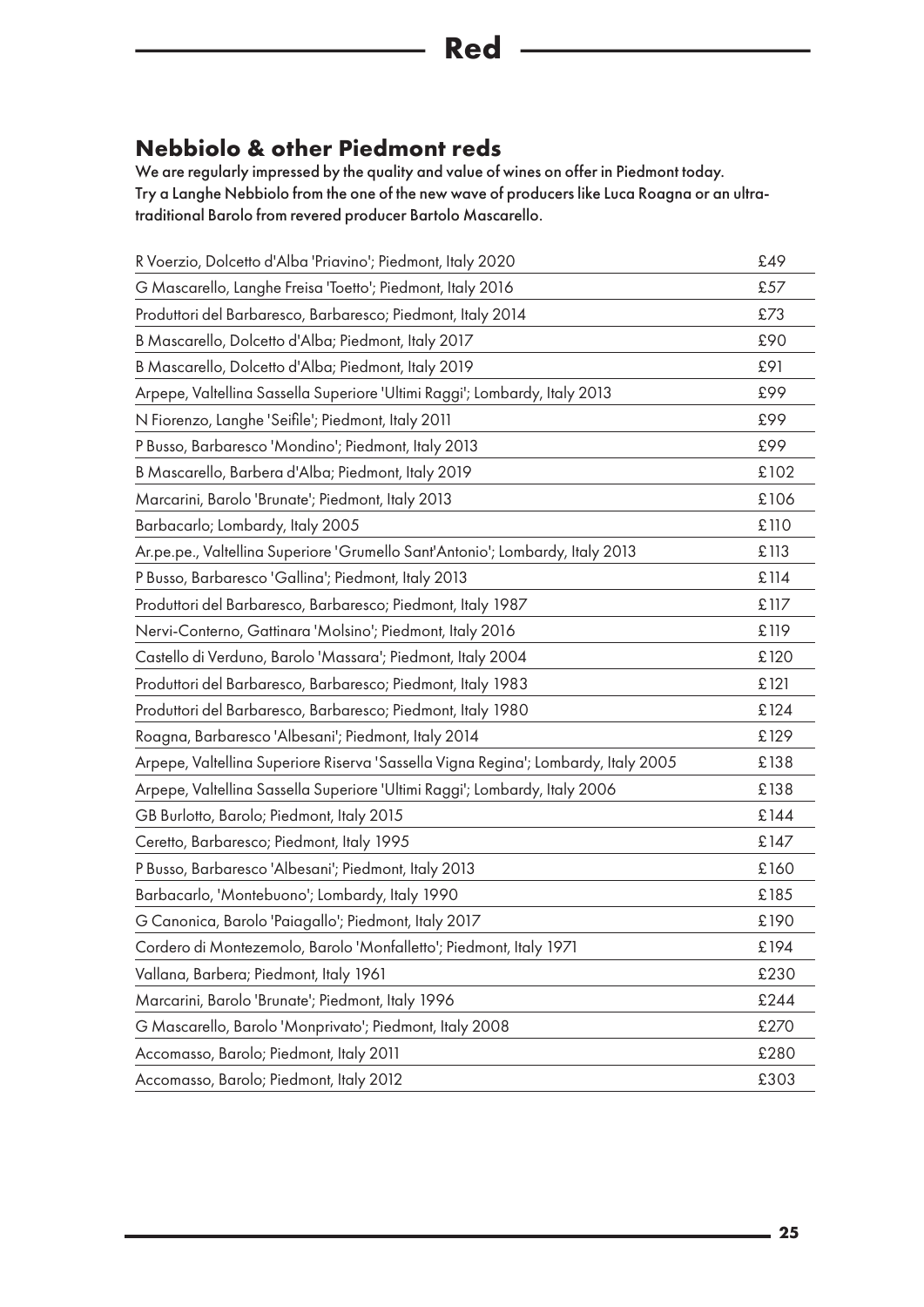| GB Burlotto, Barbaresco; Piedmont, Italy 1967                                | £315 |
|------------------------------------------------------------------------------|------|
| L Accomasso, Barolo 'Rocche Dell'Annunziata Rocchette'; Piedmont, Italy 2014 | £315 |
| G Rinaldi, Barolo 'Brunate'; Piedmont, Italy 2014                            | £333 |
| B Mascarello, Barolo; Piedmont, Italy 2014                                   | £334 |
| B Giacosa, Barbaresco 'Asili'; Piedmont, Italy 1998                          | £342 |
| B Mascarello, Barolo; Piedmont, Italy 2003                                   | £387 |
| G Rinaldi, Barolo 'Brunate'; Piedmont, Italy 2017                            | £403 |
| G Rinaldi, Barolo 'Tre Tine'; Piedmont, Italy 2017                           | £403 |
| G Rinaldi, Barolo 'Brunate'; Piedmont, Italy 2015                            | £420 |

## <span id="page-25-0"></span>**Sangiovese & other Italian grapes**

| D Ciolli, Cesanese 'Silene'; Lazio, Italy 2019                          | £49  |
|-------------------------------------------------------------------------|------|
| Castell'in Villa, Chianti Classico; Tuscany, Italy 2017                 | £53  |
| Fonterenza, Sangiovese 'Pettirosso'; Tuscany, Italy 2019                | £56  |
| Lisini, Rosso di Montalcino; Tuscany, Italy 2018                        | £59  |
| Tenuta di Carleone, Chianti Classico; Tuscany, Italy 2018               | £61  |
| Salvioni, Rosso di Montalcino; Tuscany, Italy 2019                      | £92  |
| G Quintarelli, Valpolicella 'Primofiore'; Veneto, Italy 2018            | £93  |
| Il Marroneto, Rosso di Montalcino 'Ignaccio'; Tuscany, Italy 2015       | £93  |
| Salvioni, Rosso di Montalcino; Tuscany, Italy 2018                      | £93  |
| Tenuta di Carleone, Sangiovese 'Il Guercio'; Tuscany, Italy 2018        | £94  |
| Val delle Corti, Sangiovese 'Extra'; Tuscany, Italy 2014                | £98  |
| Tenuta di Carleone, Sangiovese 'Uno'; Tuscany, Italy 2018               | £103 |
| Emidio Pepe, Montepulciano d'Abruzzo; Abruzzo, Italy 2018               | £110 |
| Poggio di Sotto; Rosso di Montalcino; Tuscany, Italy 2014               | £110 |
| Monteraponi, 'Baron d'Ugo'; Tuscany, Italy 2013                         | £111 |
| E Pepe, Montepulciano d'Abruzzo, Abruzzo, Italy 2017                    | £118 |
| Paolo Bea, Montefalco Riserva 'Pipparello'; Umbria, Italy 2012          | £121 |
| Paolo Bea, Sagrantino 'Rosso de Veo'; Umbria, Italy 2012                | £127 |
| Dal Forno, Valpolicella Superiore; Veneto, Italy 2004                   | £170 |
| Montevertine, Rosso; Tuscany, Italy 2018 MAGNUM                         | £240 |
| Biondi-Santi, Brunello di Montalcino; Tuscany, Italy 1998               | £303 |
| Stella di Campalto, Brunello di Montalcino Riserva; Tuscany, Italy 2009 | £342 |
| Cerbaiona, Brunello di Montalcino; Tuscany, Italy 2012 MAGNUM           | £398 |
| Sassicaia, Bolgheri; Tuscany, Italy 1991                                | £414 |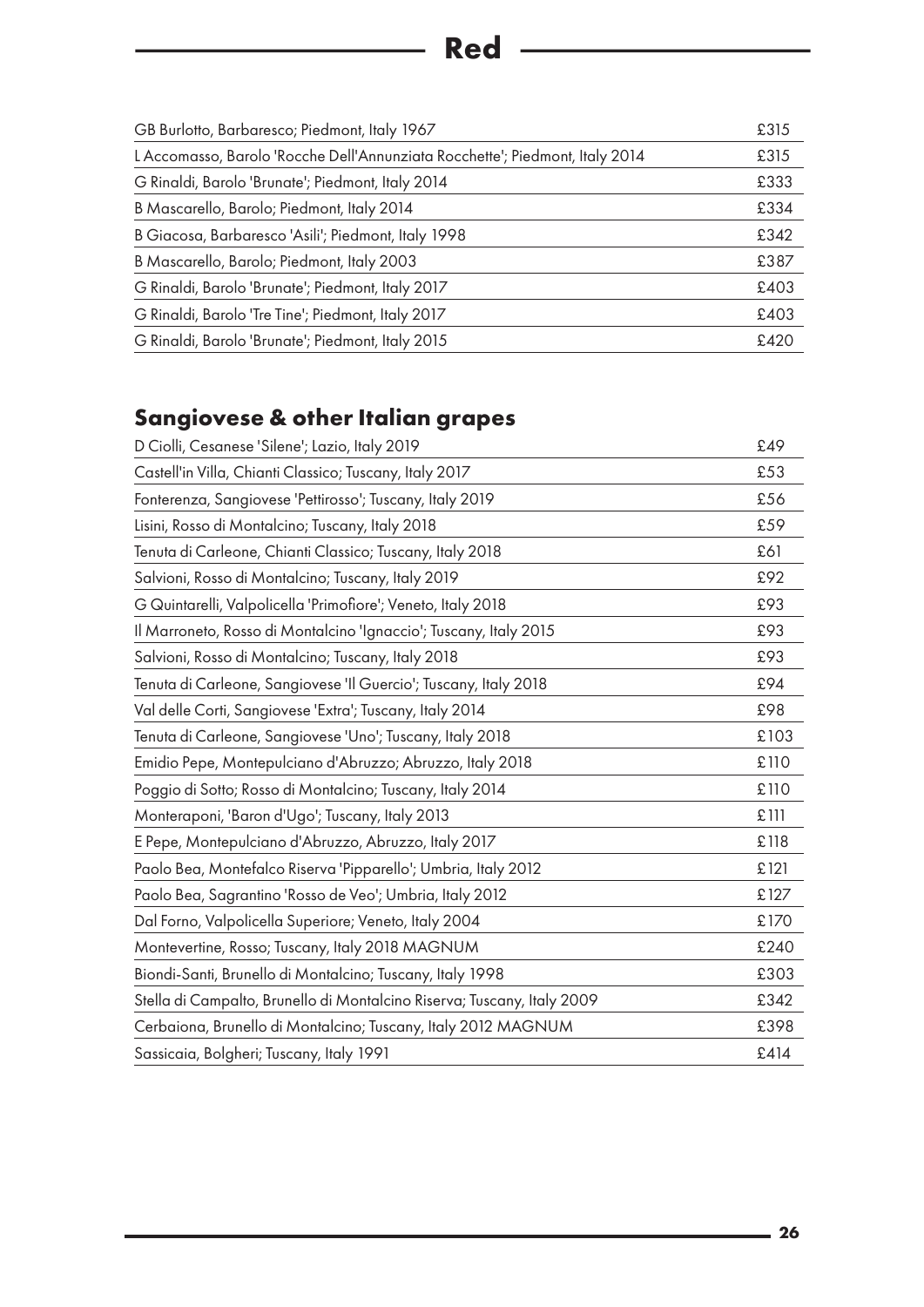### <span id="page-26-0"></span>**Tempranillo & other Spanish grapes**

| Gran Cerdo; Rioja, Spain 2020                                | £25  |
|--------------------------------------------------------------|------|
| Masroig, 'Sola Fred' Tinto; Monsant, Spain 2019              | £29  |
| Zorzal, Joven Garnacha; Navarra, Spain 2020                  | £30  |
| Luis Perez, 'Tintilla'; Carrascal, Spain 2019                | £54  |
| Fedellos do Couto, Bastarda; Ribiera Sacra, Spain 2019       | £59  |
| Sortevera, Taganana 'Tinto'; Tenerife, Spain 2020            | £65  |
| A Baneres, Listan Prieto 'Chaxiraxi'; Tenerife, Spain 2018   | £68  |
| del Aguila, Reserva; Ribera del Duero, Spain 2018            | £91  |
| Remelluri, Gran Reserva; Rioja, Spain 2010                   | £107 |
| 4 Kilos, 'Grimalt Cabellero'; Mallorca, Spain 2011           | £119 |
| D Landi, Garnacha 'El Reventon'; Castilla y Leon, Spain 2019 | £133 |
| Artuke, 'La Condenada'; Rioja, Spain 2016 MAGNUM             | £166 |
| Lopez de Heredia, Reserva 'Tondonia'; Rioja, Spain 1954      | £380 |
| Vega Sicilia, 'Unico'; Ribera del Duero, Spain 1991          | £631 |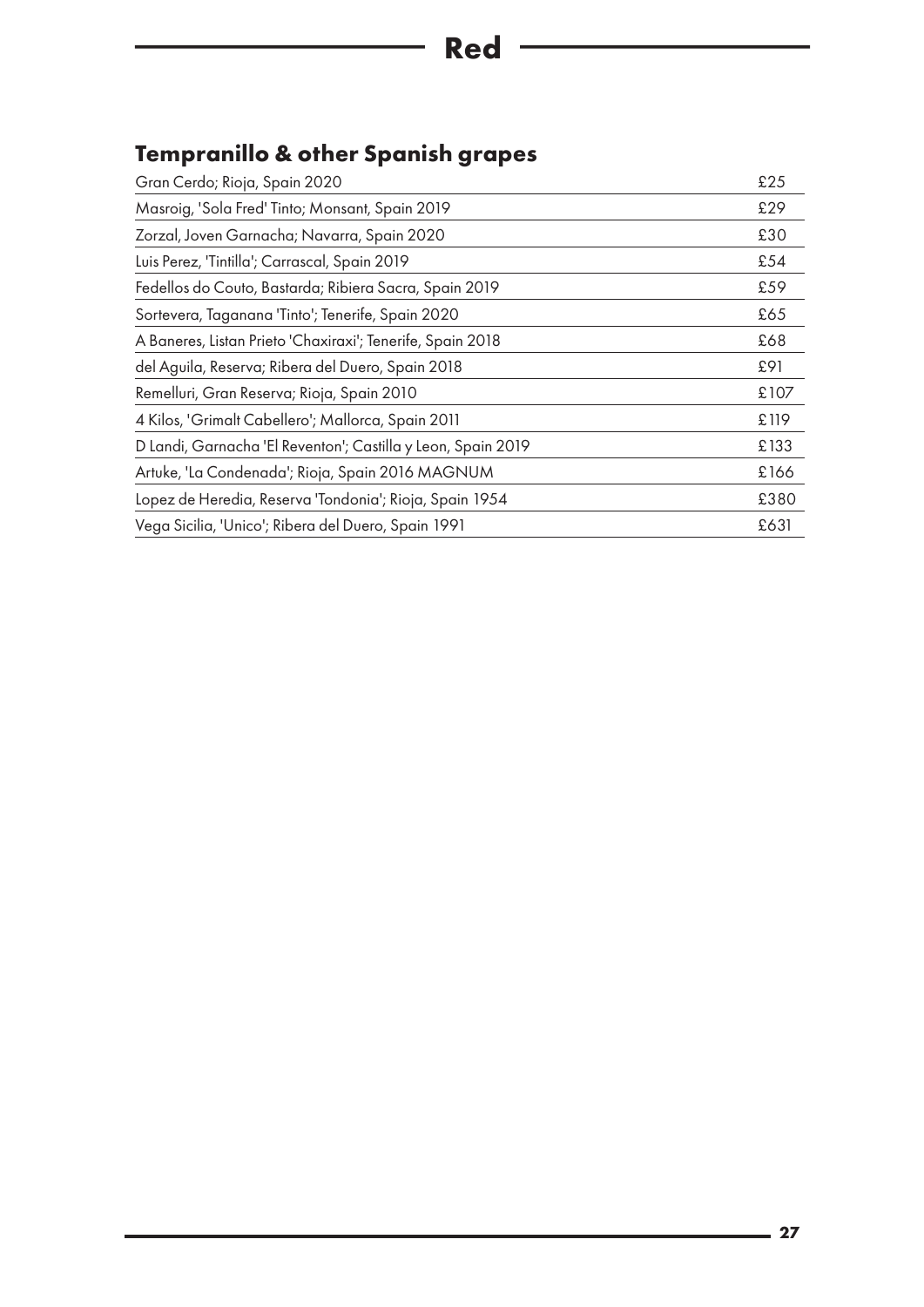## <span id="page-27-0"></span>**Dessert & Fortified Wine**

#### <span id="page-27-1"></span>**Sweet Bordeaux**

With a name like Noble Rot, the wine list would be incomplete without a selection of top dessert wines. Noble Rot (AKA Botrytis Cinerea) is a fungus that grows on the skins of grapes causing them to shrivel and dehydrate, concentrating their sugars and rendering them perfect material for making luscious sweet wines. Our favourites are Château D'Yquem and Château Climens, both decadently rich but mouthwateringly fresh, with the acidity and structure to evolve for decades.

<span id="page-27-2"></span>

| Rieussec, Sauternes 'Carmes de Rieussec'; Bordeaux, France 2018 375ml | £29  |
|-----------------------------------------------------------------------|------|
| Rieussec, Sauternes 'Carmes de Rieussec'; Bordeaux, France 1998 375ml | £45  |
| La Tour Blanche, Sauternes; Bordeaux, France 2003 375ml               | £47  |
| De Malle, Sauternes; Bordeaux, France 2005                            | £63  |
| Doisy-Vedrines, Sauternes; Bordeaux, France 2003                      | £64  |
| Climens, Barsac; Bordeaux, France 1997 375ml                          | £69  |
| Lafaurie-Peyraguey, Sauternes; Bordeaux, France 1988                  | £107 |
| Suduiraut, Sauternes; Bordeaux, France 2005                           | £114 |
| La Tour Blanche, Sauternes; Bordeaux, France 1957 375ml               | £130 |
| Climens, Sauternes; Bordeaux, France 1988                             | £138 |
| Coutet, Barsac; Bordeaux, France 1983                                 | £138 |
| de Fargues, Sauternes; Bordeaux, France 1988                          | £150 |
| de Fargues; Sauternes; Bordeaux, France 2001                          | £160 |
| Coutet, Barsac; Bordeaux, France 1970                                 | £180 |
| de Fargues; Sauternes, France 2001                                    | £190 |
| Clinet, Pomerol; Bordeaux, France 1988                                | £221 |
| Yquem, Sauternes; Bordeaux, France 2003 375ml                         | £222 |
| Yquem, Sauternes; Bordeaux, France 1988 375ml                         | £258 |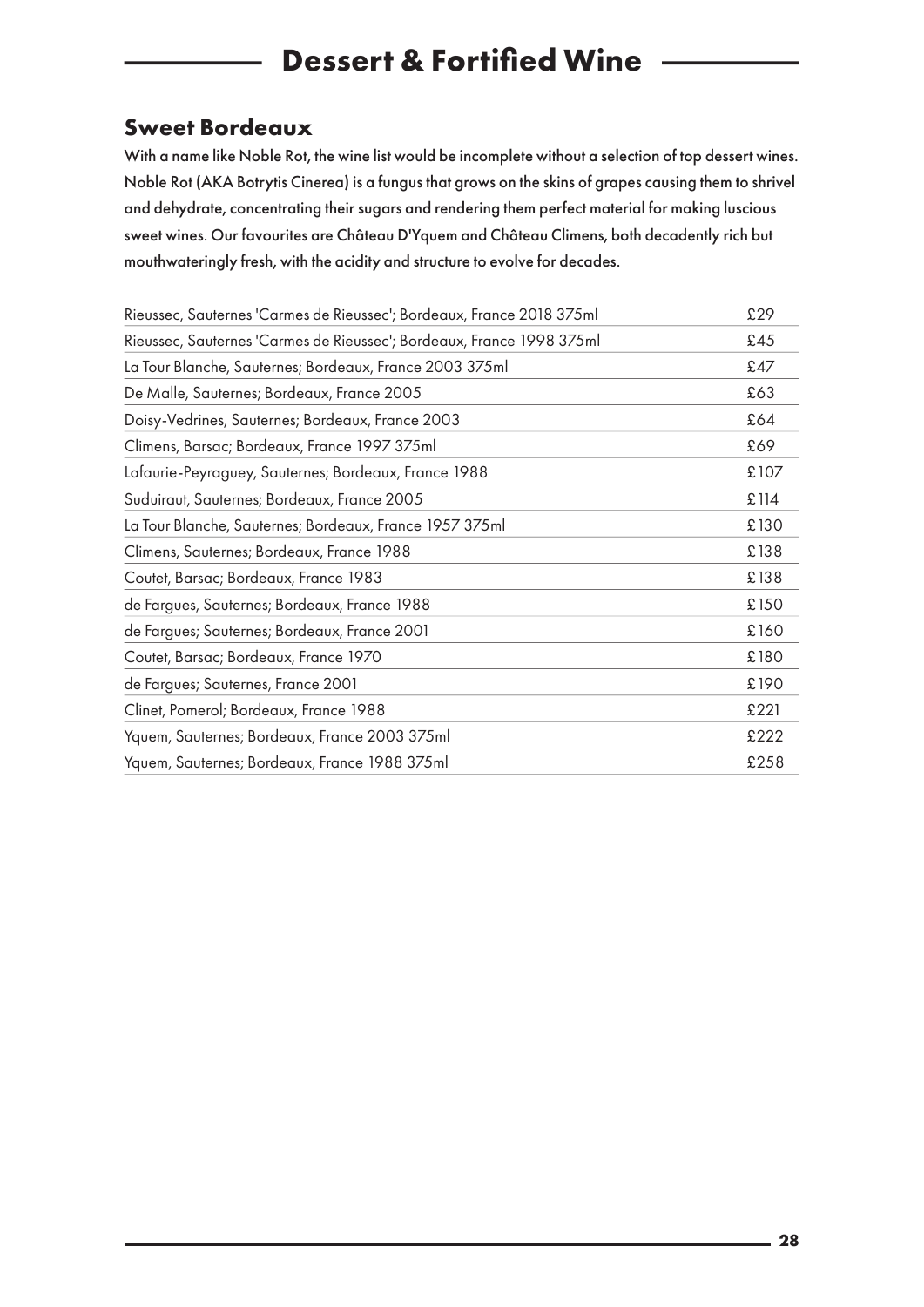## **Dessert & Fortified Wine ————**

#### **Other sweet**

<span id="page-28-0"></span>

| Lapeyre, Jurancon Moelleux; South West, France 2018                                              | £41  |
|--------------------------------------------------------------------------------------------------|------|
| Clos Cancaillau, Jurancon 'Le Dernier Carre'; South West, 2014                                   | £54  |
| Pignier, Vin de Paille; Jura, France 2008 375ml                                                  | £56  |
| Huet, Vouvray Demi-Sec 'Le Haut Lieu'; Loire, France 2016                                        | £57  |
| Schloss Lieser, Riesling Auslese 'Niederberg Helden'; Mosel, Germany 2008                        | £66  |
| JJ Prum, Riesling Auslese 'Graacher Himmelreich'; Mosel, Germany 2006                            | £80  |
| Gunderloch, Riesling Auslese 'Nackenheim Rothenberg'; Rheinhessen, Germany 2003                  | £85  |
| Belargus, Coteaux du Layon Chaume 1 er Cru 'Echarderie'; Loire, France 2018                      | £94  |
| de la Bongran, Macon-Villages 'Cuvee Botrytis'; Burgundy, France 2006 375ml                      | £98  |
| Geisenheimer Klauserweg, Riesling Eiswein; Rheingau, Germany 1983 375ml                          | £100 |
| Lapeyre, Jurancon Moelleux 'Vent Balaguer'; South West, France 2009 500ml                        | £104 |
| Selbach Oster, Riesling Auslese 'Zeltinger Schlossberg'; Mosel, Germany 2003                     | £105 |
| Heymann-Lowenstein, Riesling Beerenauslese 'Von Blauem Schiefer'; Mosel, Germany 2007 375ml £107 |      |
| Argyros, 12 Year Barrel Aged Vinsanto; Santorini, Greece 2004 500ml                              | £112 |
| M Grunhauser, Riesling Auslese 'Abstberg'; Mosel, Germany 1997                                   | £114 |
| P Veser, Riesling 'Mulheimer Sonnenlay'; Mosel, Germany 2008                                     | £114 |
| Trimbach, Gewurztraminer 'Vendanges Tardives'; Alsace, France 2002                               | £114 |
| Keller, Riesling Auslese 'Westhofen Kirchspiel'; Rheinhessen, Germany 2017                       | £118 |
| Keller, Riesling Auslese 'Westhofener Kirchspiel'; Rheinhessen, Germany 2007                     | £126 |
| M Grunhauser, Riesling Eiswein 'Herrenburg'; Mosel, Germany 2003 375ml                           | £127 |
| Mullineux, Chenin Blanc 'No1 Olerasay'; Swartland, South Africa 2012 375ml                       | £130 |
| Vinyer de la Ruca, Banyuls; Roussillon, France 2019 500ml                                        | £130 |
| Zilliken, Riesling Auslese 'Saarburger Rausch'; Mosel, Germany 1997                              | £132 |
| Mullineux, Chenin Blanc 'Essence'; Swartland, South Africa 2012 375ml                            | £133 |
| Huet, Vouvray Moelleux 1 ere Tri 'Le Haut Lieu'; Loire, France 1997                              | £138 |
| Keller, Riesling Auslese 'Westhofener Kirchspiel'; Rheinhessen, Germany 2008                     | £143 |
| Dagueneau, Jurancon Moelleux 'Jardins de Babylone'; South West, France 2008 500ml                | £150 |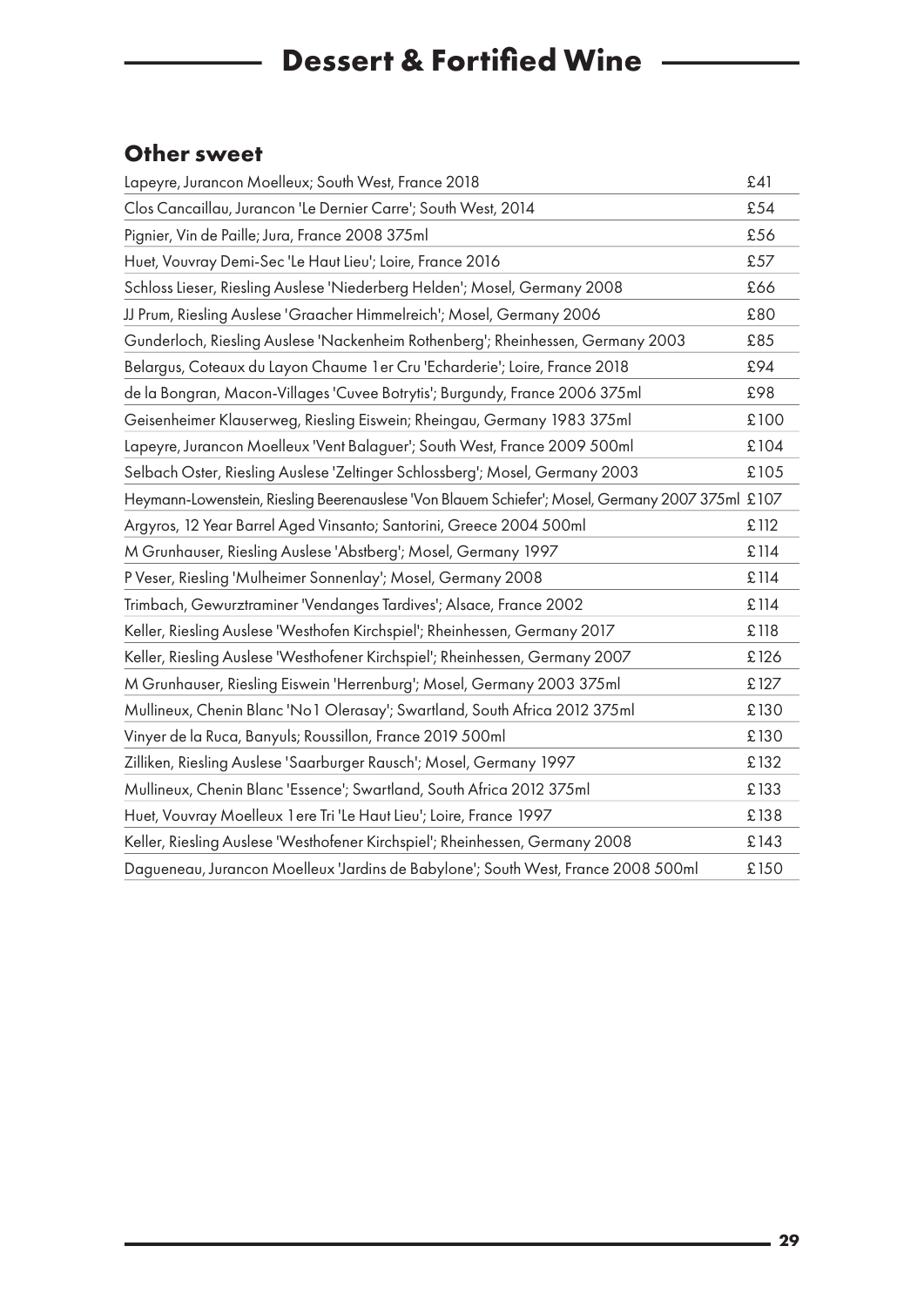## **Dessert & Fortified Wine**

#### **Fortified**

| Equipo Navazos, Manzanilla En Rama 'I Think'; Sanlucar, Spain NV (2021) 375ml     | £27  |
|-----------------------------------------------------------------------------------|------|
| Lustau, Moscatel 'Emilin Solera Familiar'; Jerez, Spain NV 375ml                  | £29  |
| Lustau, Manzanilla en Rama; Sanlucar de Barrameda, Spain 2021 500ml               | £40  |
| Morgadio da Calcada, White Port; Douro, Portugal NV                               | £43  |
| De La Riva, Manzanilla Fina 'Miraflores Baja'; Sanlucar, Spain NV                 | £46  |
| Lustau, Oloroso Solera Gran Reserva 'Emperatriz Eugenia'; Jerez, Spain NV 500ml   | £47  |
| Gutierrez Colosia, Oloroso; Jerez, Spain NV                                       | £53  |
| Marco de Bartoli, Marsala Superiore Oro 'Vigna la Miccia'; Sicily, Italy NV 500ml | £53  |
| Quinta dos Lopes, 'Muska' Licoroso; Algarve, Portugal 2008                        | £53  |
| Soulanes, Maury Hors d'Age; Roussillon, France NV                                 | £58  |
| Luis Perez, Raya 'La Barajuela'; Carrascal, Spain 2016                            | £59  |
| Niepoort, 10 Year Old Tawny; Douro, Portugal NV                                   | £63  |
| Equipo Navazos, Amontillado 'La Bota 95'; Sanlucar de Barrameda, Spain NV         | £84  |
| Equipo Navazos, Cream 'La Bota 79'; Jerez, Spain NV 375ml                         | £95  |
| Equipo Navazos, Palo Cortado 'La Bota 86'; Jerez, Spain NV 375ml                  | £110 |
| Equipo Navazos, Oloroso 'La Bota 94'; Jerez, Spain NV 375ml                       | £116 |